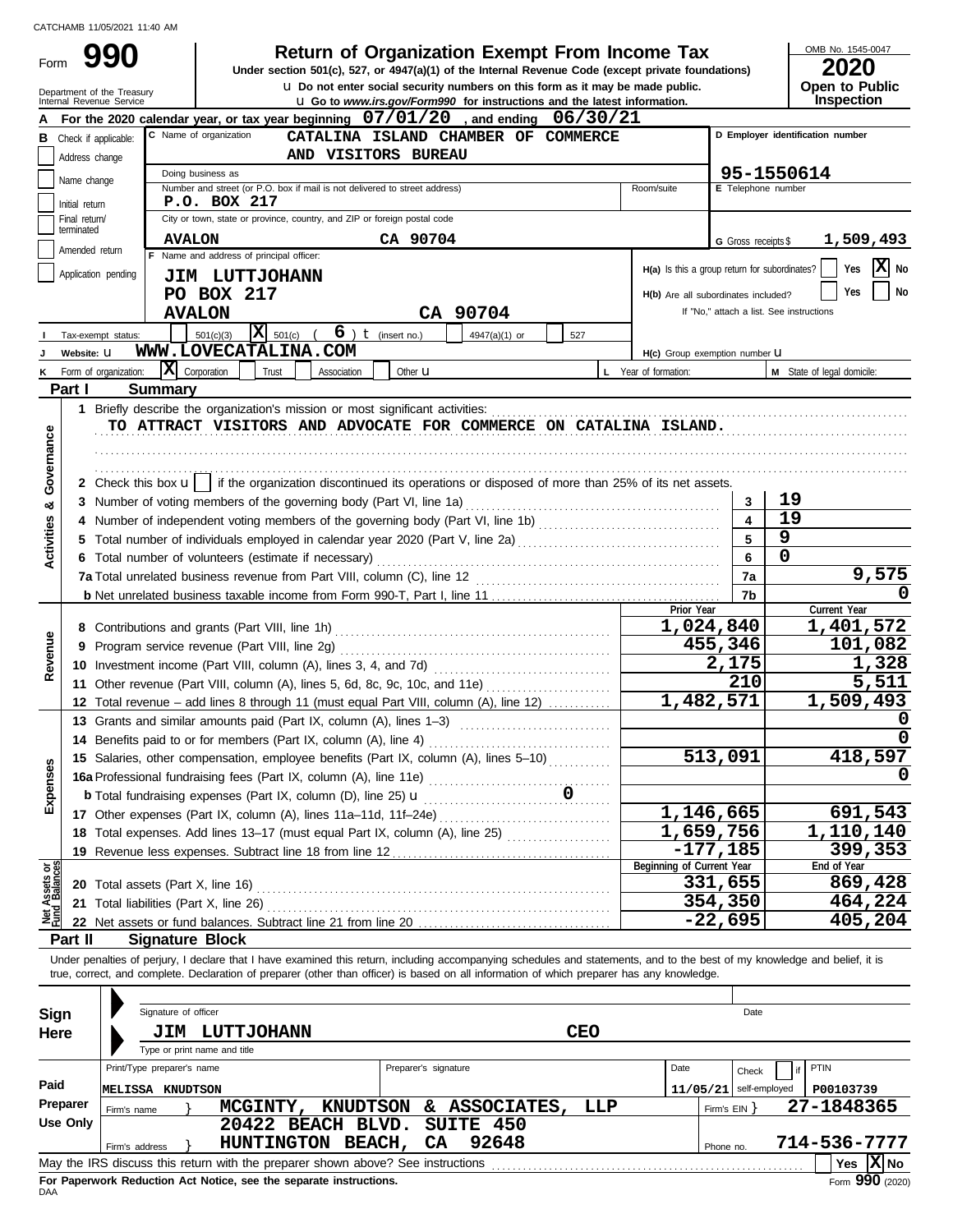|              | $Form$ 990 (2020) CATALINA ISLAND CHAMBER OF COMMERCE 95-1550614                                                                                                                                              | Page 2                |
|--------------|---------------------------------------------------------------------------------------------------------------------------------------------------------------------------------------------------------------|-----------------------|
|              | <b>Statement of Program Service Accomplishments</b><br>Part III                                                                                                                                               |                       |
|              |                                                                                                                                                                                                               | $\boxed{\mathbf{X}}$  |
| 1            | Briefly describe the organization's mission:                                                                                                                                                                  |                       |
|              | TO ATTRACT VISITORS AND ADVOCATE FOR COMMERCE ON CATALINA ISLAND.                                                                                                                                             |                       |
|              |                                                                                                                                                                                                               |                       |
|              |                                                                                                                                                                                                               |                       |
| $\mathbf{2}$ | Did the organization undertake any significant program services during the year which were not listed on the                                                                                                  |                       |
|              | prior Form 990 or 990-EZ?                                                                                                                                                                                     | Yes $\overline{X}$ No |
|              | If "Yes," describe these new services on Schedule O.                                                                                                                                                          |                       |
| 3            | Did the organization cease conducting, or make significant changes in how it conducts, any program                                                                                                            |                       |
|              | services?                                                                                                                                                                                                     | Yes $\overline{X}$ No |
|              | If "Yes," describe these changes on Schedule O.                                                                                                                                                               |                       |
| 4            | Describe the organization's program service accomplishments for each of its three largest program services, as measured by                                                                                    |                       |
|              | expenses. Section 501(c)(3) and 501(c)(4) organizations are required to report the amount of grants and allocations to others,<br>the total expenses, and revenue, if any, for each program service reported. |                       |
|              |                                                                                                                                                                                                               |                       |
|              | 697,078 including grants of \$<br>4a (Code:<br>) (Expenses \$<br>) (Revenue \$                                                                                                                                |                       |
|              | PROVIDE MARKETING AND PUBLIC RELATIONS ON CATALINA ISLAND.                                                                                                                                                    |                       |
|              |                                                                                                                                                                                                               |                       |
|              |                                                                                                                                                                                                               |                       |
|              |                                                                                                                                                                                                               |                       |
|              |                                                                                                                                                                                                               |                       |
|              |                                                                                                                                                                                                               |                       |
|              |                                                                                                                                                                                                               |                       |
|              |                                                                                                                                                                                                               |                       |
|              |                                                                                                                                                                                                               |                       |
|              |                                                                                                                                                                                                               |                       |
|              |                                                                                                                                                                                                               |                       |
|              | 121, 171 including grants of \$<br>4b (Code:<br>) (Expenses \$<br>) (Revenue $\frac{1}{2}$ (Revenue $\frac{1}{2}$ (Revenue $\frac{1}{2}$ )                                                                    |                       |
|              | PROVIDE VISITOR SERVICES ON CATALINA ISLAND.                                                                                                                                                                  |                       |
|              |                                                                                                                                                                                                               |                       |
|              |                                                                                                                                                                                                               |                       |
|              |                                                                                                                                                                                                               |                       |
|              |                                                                                                                                                                                                               |                       |
|              |                                                                                                                                                                                                               |                       |
|              |                                                                                                                                                                                                               |                       |
|              |                                                                                                                                                                                                               |                       |
|              |                                                                                                                                                                                                               |                       |
|              |                                                                                                                                                                                                               |                       |
|              |                                                                                                                                                                                                               |                       |
|              | 35,368 including grants of \$<br>4c (Code:<br>) (Expenses \$<br>) (Revenue \$                                                                                                                                 |                       |
|              | PROMOTE AND<br>PROGRAMS AND EVENTS<br>ENHANCE CATALINA ISLAND.<br><b>PROVIDE</b><br>TO                                                                                                                        |                       |
|              |                                                                                                                                                                                                               |                       |
|              |                                                                                                                                                                                                               |                       |
|              |                                                                                                                                                                                                               |                       |
|              |                                                                                                                                                                                                               |                       |
|              |                                                                                                                                                                                                               |                       |
|              |                                                                                                                                                                                                               |                       |
|              |                                                                                                                                                                                                               |                       |
|              |                                                                                                                                                                                                               |                       |
|              |                                                                                                                                                                                                               |                       |
|              |                                                                                                                                                                                                               |                       |
|              | 4d Other program services (Describe on Schedule O.)                                                                                                                                                           |                       |
|              | (Expenses \$<br>including grants of \$<br>(Revenue \$<br>853.617                                                                                                                                              |                       |
|              | 4e Total program service expenses u                                                                                                                                                                           |                       |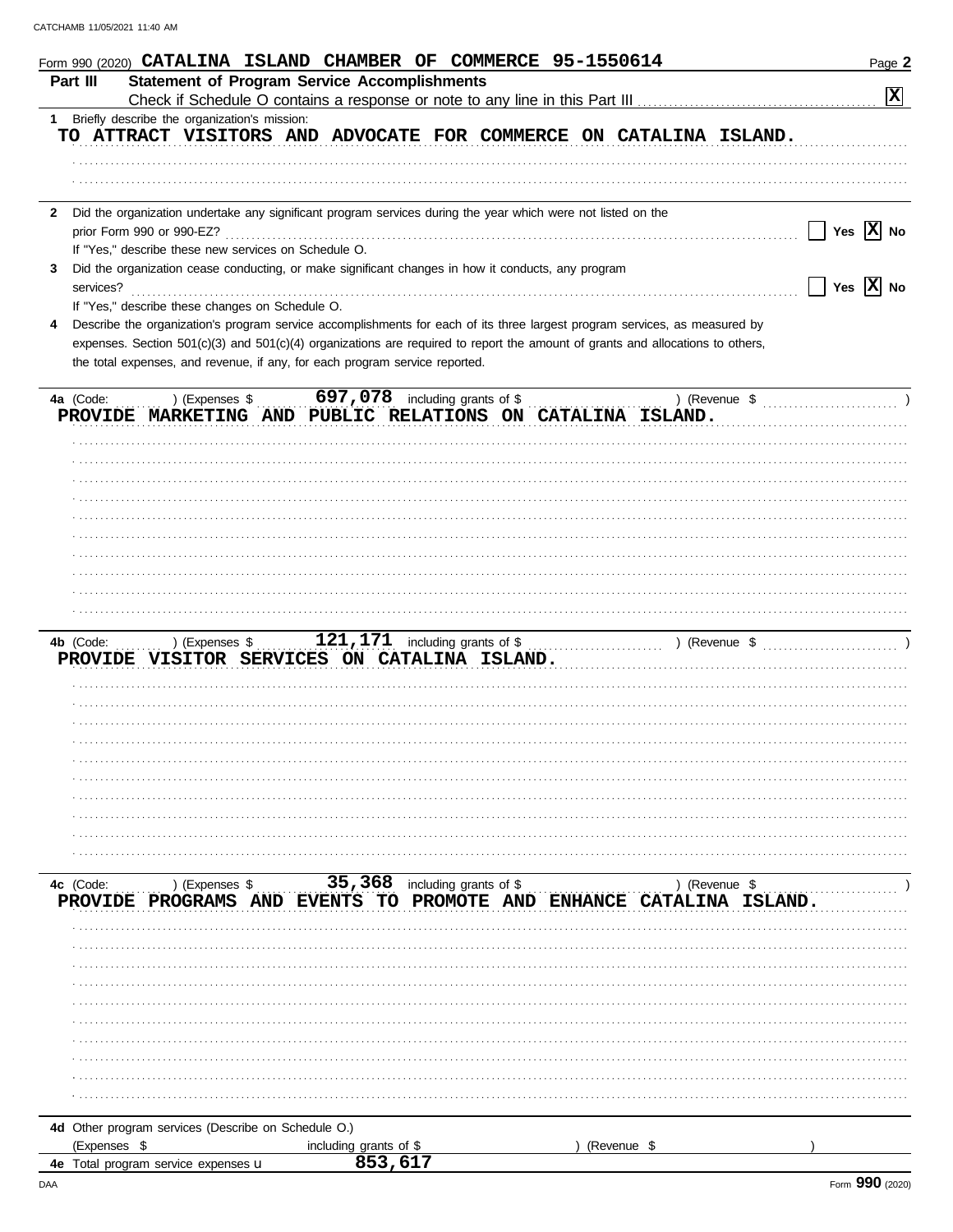### **Part IV Checklist of Required Schedules Form 990 (2020) CATALINA ISLAND CHAMBER OF COMMERCE 95-1550614** Page 3

|     |                                                                                                                                                                                                          |                 | Yes | No |
|-----|----------------------------------------------------------------------------------------------------------------------------------------------------------------------------------------------------------|-----------------|-----|----|
| 1   | Is the organization described in section $501(c)(3)$ or $4947(a)(1)$ (other than a private foundation)? If "Yes,"<br>complete Schedule A                                                                 | $\mathbf 1$     |     | X  |
| 2   |                                                                                                                                                                                                          | $\mathbf{2}$    |     | X  |
| 3   | Did the organization engage in direct or indirect political campaign activities on behalf of or in opposition to                                                                                         |                 |     |    |
|     | candidates for public office? If "Yes," complete Schedule C, Part I                                                                                                                                      | 3               |     | x  |
| 4   | Section 501(c)(3) organizations. Did the organization engage in lobbying activities, or have a section 501(h)                                                                                            |                 |     |    |
| 5   | election in effect during the tax year? If "Yes," complete Schedule C, Part II<br>Is the organization a section $501(c)(4)$ , $501(c)(5)$ , or $501(c)(6)$ organization that receives membership dues,   | 4               |     |    |
|     |                                                                                                                                                                                                          | 5               |     | x  |
| 6   | Did the organization maintain any donor advised funds or any similar funds or accounts for which donors                                                                                                  |                 |     |    |
|     | have the right to provide advice on the distribution or investment of amounts in such funds or accounts? If                                                                                              |                 |     |    |
|     | "Yes," complete Schedule D, Part I                                                                                                                                                                       | 6               |     | x  |
| 7   | Did the organization receive or hold a conservation easement, including easements to preserve open space,                                                                                                |                 |     |    |
|     | the environment, historic land areas, or historic structures? If "Yes," complete Schedule D, Part II                                                                                                     | 7               |     | x  |
| 8   | Did the organization maintain collections of works of art, historical treasures, or other similar assets? If "Yes,"                                                                                      |                 |     |    |
|     | complete Schedule D, Part III                                                                                                                                                                            | 8               |     | x  |
| 9   | Did the organization report an amount in Part X, line 21, for escrow or custodial account liability, serve as a                                                                                          |                 |     |    |
|     | custodian for amounts not listed in Part X; or provide credit counseling, debt management, credit repair, or                                                                                             |                 |     |    |
|     | debt negotiation services? If "Yes," complete Schedule D, Part IV                                                                                                                                        | 9               |     | x  |
| 10  | Did the organization, directly or through a related organization, hold assets in donor-restricted endowments                                                                                             |                 |     |    |
|     | or in quasi endowments? If "Yes," complete Schedule D, Part V                                                                                                                                            | 10              |     | x  |
| 11  | If the organization's answer to any of the following questions is "Yes," then complete Schedule D, Parts VI,                                                                                             |                 |     |    |
|     | VII, VIII, IX, or X as applicable.                                                                                                                                                                       |                 |     |    |
| а   | Did the organization report an amount for land, buildings, and equipment in Part X, line 10? If "Yes,"                                                                                                   |                 |     |    |
|     | complete Schedule D, Part VI                                                                                                                                                                             | 11a             | х   |    |
| b   | Did the organization report an amount for investments—other securities in Part X, line 12, that is 5% or more                                                                                            | 11b             |     | x  |
| c   | of its total assets reported in Part X, line 16? If "Yes," complete Schedule D, Part VII<br>Did the organization report an amount for investments—program related in Part X, line 13, that is 5% or more |                 |     |    |
|     | of its total assets reported in Part X, line 16? If "Yes," complete Schedule D, Part VIII                                                                                                                | 11c             |     | x  |
| d   | Did the organization report an amount for other assets in Part X, line 15, that is 5% or more of its total assets                                                                                        |                 |     |    |
|     | reported in Part X, line 16? If "Yes," complete Schedule D, Part IX                                                                                                                                      | 11d             |     | x  |
|     | Did the organization report an amount for other liabilities in Part X, line 25? If "Yes," complete Schedule D, Part X                                                                                    | 11e             | х   |    |
| f   | Did the organization's separate or consolidated financial statements for the tax year include a footnote that addresses                                                                                  |                 |     |    |
|     | the organization's liability for uncertain tax positions under FIN 48 (ASC 740)? If "Yes," complete Schedule D, Part X                                                                                   | 11f             |     | x  |
| 12a | Did the organization obtain separate, independent audited financial statements for the tax year? If "Yes," complete                                                                                      | 12a             | X   |    |
|     | <b>b</b> Was the organization included in consolidated, independent audited financial statements for the tax year? If                                                                                    |                 |     |    |
|     | "Yes," and if the organization answered "No" to line 12a, then completing Schedule D, Parts XI and XII is optional                                                                                       | 12 <sub>b</sub> |     | X  |
| 13  |                                                                                                                                                                                                          | 13              |     | x  |
| 14a |                                                                                                                                                                                                          | 14a             |     | X  |
| b   | Did the organization have aggregate revenues or expenses of more than \$10,000 from grantmaking,                                                                                                         |                 |     |    |
|     | fundraising, business, investment, and program service activities outside the United States, or aggregate                                                                                                |                 |     |    |
|     |                                                                                                                                                                                                          | 14b             |     | X, |
| 15  | Did the organization report on Part IX, column (A), line 3, more than \$5,000 of grants or other assistance to or                                                                                        |                 |     |    |
|     | for any foreign organization? If "Yes," complete Schedule F, Parts II and IV [[[[[[[[[[[[[[[[[[[[[[[[[[[[[[[[                                                                                            | 15              |     | X, |
| 16  | Did the organization report on Part IX, column (A), line 3, more than \$5,000 of aggregate grants or other                                                                                               |                 |     | X  |
| 17  | Did the organization report a total of more than \$15,000 of expenses for professional fundraising services on                                                                                           | 16              |     |    |
|     |                                                                                                                                                                                                          | 17              |     | x  |
| 18  | Did the organization report more than \$15,000 total of fundraising event gross income and contributions on                                                                                              |                 |     |    |
|     |                                                                                                                                                                                                          | 18              |     | x  |
| 19  | Did the organization report more than \$15,000 of gross income from gaming activities on Part VIII, line 9a?                                                                                             |                 |     |    |
|     |                                                                                                                                                                                                          | 19              |     | x  |
| 20a |                                                                                                                                                                                                          | 20a             |     | x  |
| b   |                                                                                                                                                                                                          | 20 <sub>b</sub> |     |    |
| 21  | Did the organization report more than \$5,000 of grants or other assistance to any domestic organization or                                                                                              |                 |     |    |
|     |                                                                                                                                                                                                          | 21              |     | x  |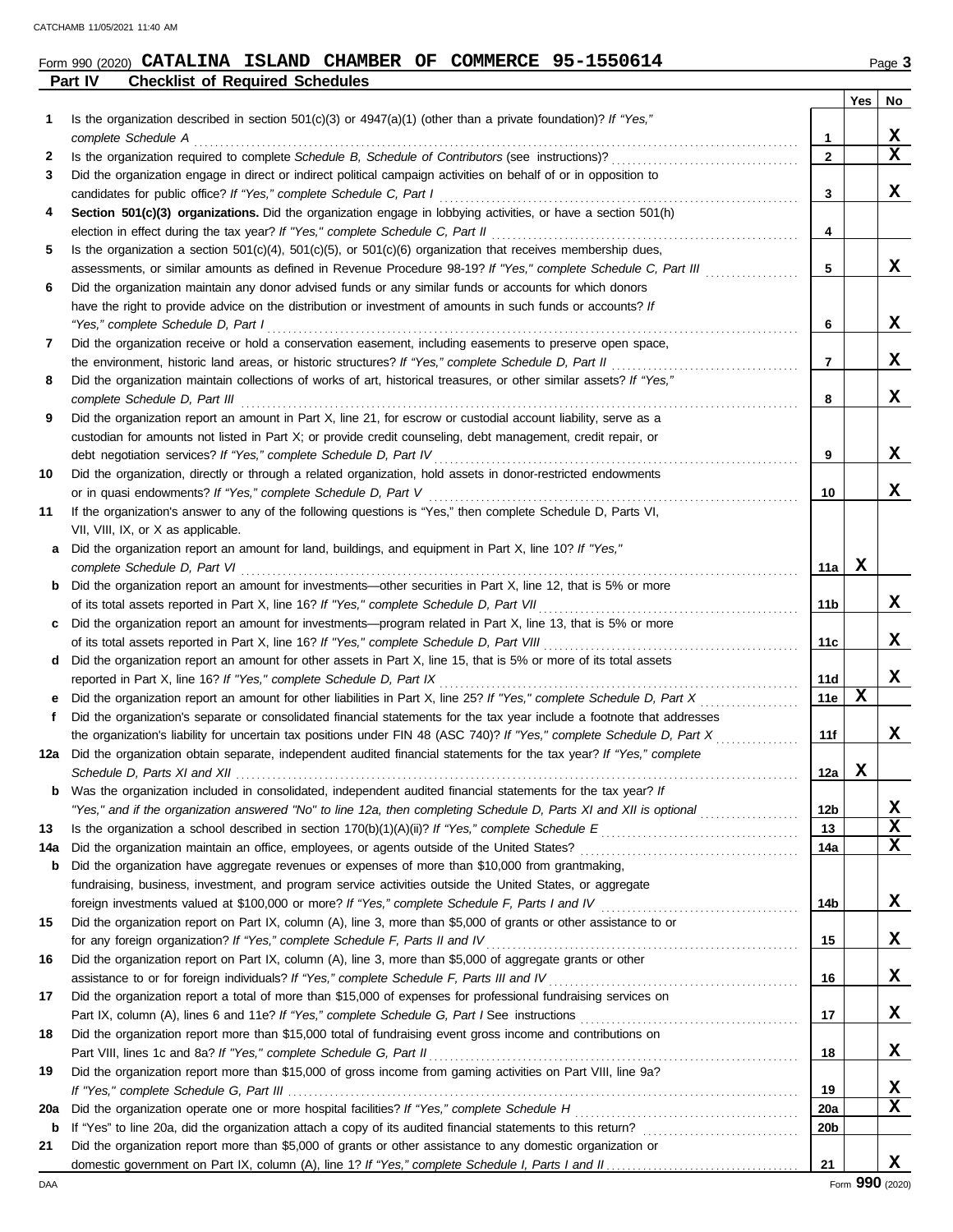### **Form 990 (2020) CATALINA ISLAND CHAMBER OF COMMERCE 95-1550614** Page 4 **Part IV Checklist of Required Schedules** *(continued)*

|          |                                                                                                                                                                                                                      |                 | <b>Yes</b> | No.    |  |  |  |
|----------|----------------------------------------------------------------------------------------------------------------------------------------------------------------------------------------------------------------------|-----------------|------------|--------|--|--|--|
| 22       | Did the organization report more than \$5,000 of grants or other assistance to or for domestic individuals on                                                                                                        |                 |            |        |  |  |  |
|          | Part IX, column (A), line 2? If "Yes," complete Schedule I, Parts I and III                                                                                                                                          | 22              |            | x      |  |  |  |
| 23       | Did the organization answer "Yes" to Part VII, Section A, line 3, 4, or 5 about compensation of the                                                                                                                  |                 |            |        |  |  |  |
|          | organization's current and former officers, directors, trustees, key employees, and highest compensated                                                                                                              |                 |            |        |  |  |  |
|          | employees? If "Yes," complete Schedule J                                                                                                                                                                             | 23              |            | x      |  |  |  |
| 24a      | Did the organization have a tax-exempt bond issue with an outstanding principal amount of more than                                                                                                                  |                 |            |        |  |  |  |
|          | \$100,000 as of the last day of the year, that was issued after December 31, 2002? If "Yes," answer lines 24b                                                                                                        |                 |            |        |  |  |  |
|          | through 24d and complete Schedule K. If "No," go to line 25a                                                                                                                                                         | 24a             |            | x      |  |  |  |
| b        | Did the organization invest any proceeds of tax-exempt bonds beyond a temporary period exception?                                                                                                                    | 24 <sub>b</sub> |            |        |  |  |  |
|          | Did the organization maintain an escrow account other than a refunding escrow at any time during the year                                                                                                            | 24c             |            |        |  |  |  |
|          | to defease any tax-exempt bonds?<br>Did the organization act as an "on behalf of" issuer for bonds outstanding at any time during the year?                                                                          | 24d             |            |        |  |  |  |
| d<br>25a | Section 501(c)(3), 501(c)(4), and 501(c)(29) organizations. Did the organization engage in an excess benefit                                                                                                         |                 |            |        |  |  |  |
|          | transaction with a disqualified person during the year? If "Yes," complete Schedule L, Part I                                                                                                                        | 25a             |            |        |  |  |  |
| b        | Is the organization aware that it engaged in an excess benefit transaction with a disqualified person in a prior                                                                                                     |                 |            |        |  |  |  |
|          | year, and that the transaction has not been reported on any of the organization's prior Forms 990 or 990-EZ?                                                                                                         |                 |            |        |  |  |  |
|          | If "Yes," complete Schedule L, Part I                                                                                                                                                                                |                 |            |        |  |  |  |
| 26       | Did the organization report any amount on Part X, line 5 or 22, for receivables from or payables to any current                                                                                                      | 25b             |            |        |  |  |  |
|          | or former officer, director, trustee, key employee, creator or founder, substantial contributor, or 35%                                                                                                              |                 |            |        |  |  |  |
|          | controlled entity or family member of any of these persons? If "Yes," complete Schedule L, Part II                                                                                                                   | 26              |            | x      |  |  |  |
| 27       | Did the organization provide a grant or other assistance to any current or former officer, director, trustee, key                                                                                                    |                 |            |        |  |  |  |
|          | employee, creator or founder, substantial contributor or employee thereof, a grant selection committee                                                                                                               |                 |            |        |  |  |  |
|          | member, or to a 35% controlled entity (including an employee thereof) or family member of any of these                                                                                                               |                 |            |        |  |  |  |
|          | persons? If "Yes," complete Schedule L, Part III                                                                                                                                                                     | 27              |            | x      |  |  |  |
| 28       | Was the organization a party to a business transaction with one of the following parties (see Schedule L, Part                                                                                                       |                 |            |        |  |  |  |
|          | IV instructions, for applicable filing thresholds, conditions, and exceptions):                                                                                                                                      |                 |            |        |  |  |  |
| а        | A current or former officer, director, trustee, key employee, creator or founder, or substantial contributor? If                                                                                                     |                 |            |        |  |  |  |
|          | "Yes," complete Schedule L, Part IV                                                                                                                                                                                  | 28a             |            | X      |  |  |  |
|          | A family member of any individual described in line 28a? If "Yes," complete Schedule L, Part IV                                                                                                                      | 28 <sub>b</sub> |            | x      |  |  |  |
| с        | A 35% controlled entity of one or more individuals and/or organizations described in lines 28a or 28b? If                                                                                                            |                 |            |        |  |  |  |
|          | "Yes," complete Schedule L, Part IV                                                                                                                                                                                  | 28c             |            | x      |  |  |  |
| 29       | Did the organization receive more than \$25,000 in non-cash contributions? If "Yes," complete Schedule M                                                                                                             | 29              | X          |        |  |  |  |
| 30       | Did the organization receive contributions of art, historical treasures, or other similar assets, or qualified                                                                                                       |                 |            |        |  |  |  |
|          | conservation contributions? If "Yes," complete Schedule M                                                                                                                                                            | 30              |            | X      |  |  |  |
| 31       | Did the organization liquidate, terminate, or dissolve and cease operations? If "Yes," complete Schedule N, Part I                                                                                                   | 31              |            | x      |  |  |  |
| 32       | Did the organization sell, exchange, dispose of, or transfer more than 25% of its net assets? If "Yes,"                                                                                                              |                 |            |        |  |  |  |
|          | complete Schedule N, Part II                                                                                                                                                                                         | 32              |            | A      |  |  |  |
| 33       | Did the organization own 100% of an entity disregarded as separate from the organization under Regulations                                                                                                           |                 |            |        |  |  |  |
|          | sections 301.7701-2 and 301.7701-3? If "Yes," complete Schedule R, Part I                                                                                                                                            | 33              |            | x      |  |  |  |
| 34       | Was the organization related to any tax-exempt or taxable entity? If "Yes," complete Schedule R, Part II, III,                                                                                                       |                 |            |        |  |  |  |
|          | or IV, and Part V, line 1                                                                                                                                                                                            | 34              |            | X<br>X |  |  |  |
| 35a      | Did the organization have a controlled entity within the meaning of section 512(b)(13)?                                                                                                                              | 35a             |            |        |  |  |  |
| b        | If "Yes" to line 35a, did the organization receive any payment from or engage in any transaction with a<br>controlled entity within the meaning of section 512(b)(13)? If "Yes," complete Schedule R, Part V, line 2 | 35 <sub>b</sub> |            |        |  |  |  |
| 36       | Section 501(c)(3) organizations. Did the organization make any transfers to an exempt non-charitable                                                                                                                 |                 |            |        |  |  |  |
|          | related organization? If "Yes," complete Schedule R, Part V, line 2                                                                                                                                                  | 36              |            |        |  |  |  |
| 37       | Did the organization conduct more than 5% of its activities through an entity that is not a related organization                                                                                                     |                 |            |        |  |  |  |
|          | and that is treated as a partnership for federal income tax purposes? If "Yes," complete Schedule R, Part VI                                                                                                         | 37              |            | x      |  |  |  |
| 38       | Did the organization complete Schedule O and provide explanations in Schedule O for Part VI, lines 11b and                                                                                                           |                 |            |        |  |  |  |
|          | 19? Note: All Form 990 filers are required to complete Schedule O.                                                                                                                                                   | 38              | х          |        |  |  |  |
|          | Statements Regarding Other IRS Filings and Tax Compliance<br>Part V                                                                                                                                                  |                 |            |        |  |  |  |
|          | Check if Schedule O contains a response or note to any line in this Part V                                                                                                                                           |                 |            |        |  |  |  |
|          |                                                                                                                                                                                                                      |                 | <b>Yes</b> | No     |  |  |  |
| 1a       | 10<br>Enter the number reported in Box 3 of Form 1096. Enter -0- if not applicable<br>1a                                                                                                                             |                 |            |        |  |  |  |
| b        | $\mathbf 0$<br>1 <sub>b</sub><br>Enter the number of Forms W-2G included in line 1a. Enter -0- if not applicable                                                                                                     |                 |            |        |  |  |  |
| c        | Did the organization comply with backup withholding rules for reportable payments to vendors and                                                                                                                     |                 |            |        |  |  |  |
|          |                                                                                                                                                                                                                      | 1c              | X          |        |  |  |  |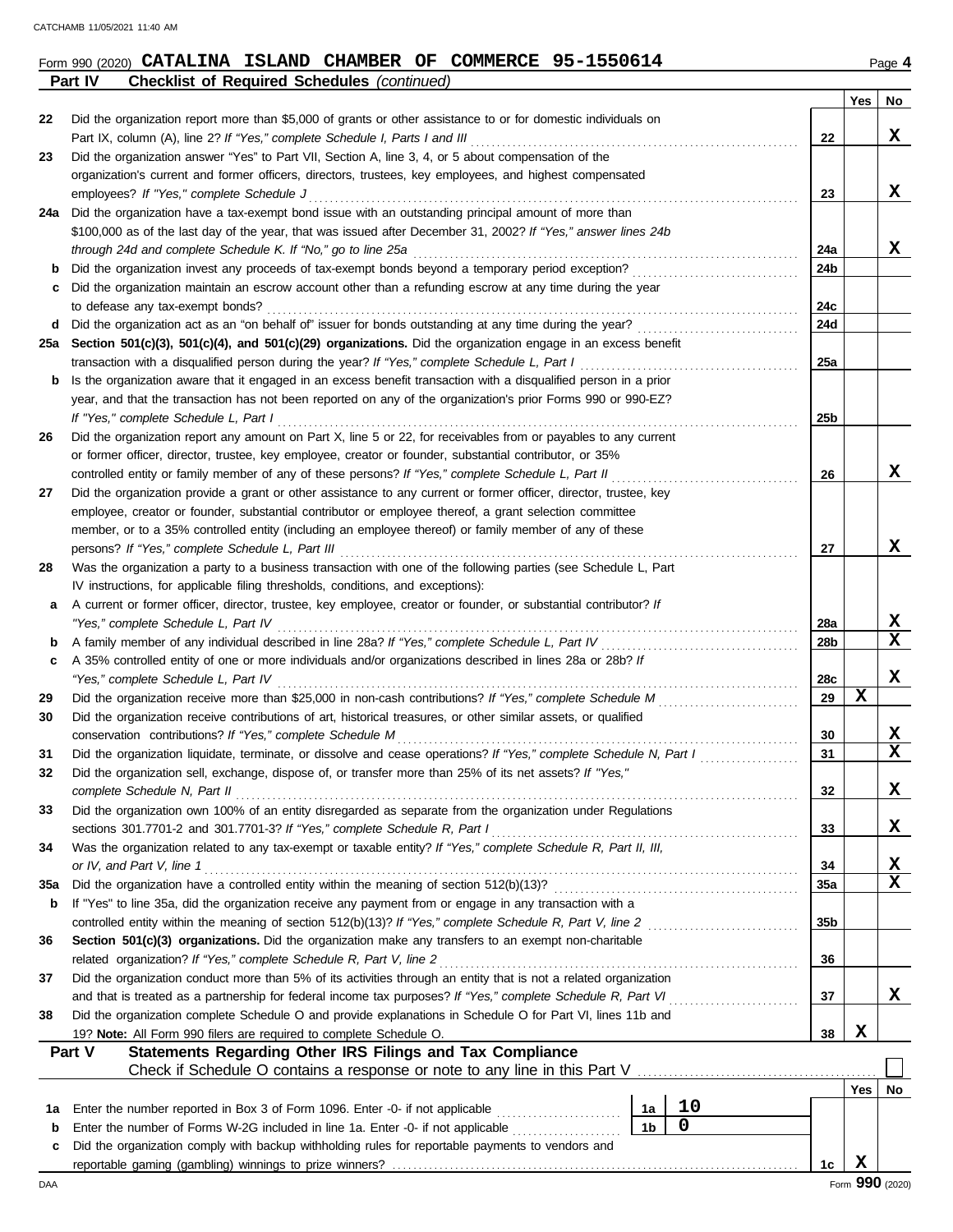### **Form 990 (2020) CATALINA ISLAND CHAMBER OF COMMERCE 95-1550614** Page 5

|                                                                                                                                         | Statements Regarding Other IRS Filings and Tax Compliance (continued)<br>Part V                                         |                |     |    |  |  |  |  |  |  |  |
|-----------------------------------------------------------------------------------------------------------------------------------------|-------------------------------------------------------------------------------------------------------------------------|----------------|-----|----|--|--|--|--|--|--|--|
|                                                                                                                                         |                                                                                                                         |                | Yes | No |  |  |  |  |  |  |  |
| 2a                                                                                                                                      | Enter the number of employees reported on Form W-3, Transmittal of Wage and Tax                                         |                |     |    |  |  |  |  |  |  |  |
|                                                                                                                                         | 9<br>2a<br>Statements, filed for the calendar year ending with or within the year covered by this return                |                |     |    |  |  |  |  |  |  |  |
| b                                                                                                                                       |                                                                                                                         |                |     |    |  |  |  |  |  |  |  |
|                                                                                                                                         | Note: If the sum of lines 1a and 2a is greater than 250, you may be required to e-file (see instructions)               |                |     |    |  |  |  |  |  |  |  |
| За                                                                                                                                      | Did the organization have unrelated business gross income of \$1,000 or more during the year?                           |                |     |    |  |  |  |  |  |  |  |
| b                                                                                                                                       |                                                                                                                         | 3 <sub>b</sub> | X   |    |  |  |  |  |  |  |  |
| 4a                                                                                                                                      | At any time during the calendar year, did the organization have an interest in, or a signature or other authority over, |                |     |    |  |  |  |  |  |  |  |
|                                                                                                                                         | a financial account in a foreign country (such as a bank account, securities account, or other financial account)?      | 4a             |     | x  |  |  |  |  |  |  |  |
| b                                                                                                                                       | If "Yes," enter the name of the foreign country <b>u</b>                                                                |                |     |    |  |  |  |  |  |  |  |
|                                                                                                                                         | See instructions for filing requirements for FinCEN Form 114, Report of Foreign Bank and Financial Accounts (FBAR).     |                |     |    |  |  |  |  |  |  |  |
| 5a                                                                                                                                      |                                                                                                                         |                |     |    |  |  |  |  |  |  |  |
| b                                                                                                                                       |                                                                                                                         | 5 <sub>b</sub> |     | X  |  |  |  |  |  |  |  |
| c                                                                                                                                       | If "Yes" to line 5a or 5b, did the organization file Form 8886-T?                                                       | 5 <sub>c</sub> |     |    |  |  |  |  |  |  |  |
| 6a                                                                                                                                      | Does the organization have annual gross receipts that are normally greater than \$100,000, and did the                  |                |     |    |  |  |  |  |  |  |  |
|                                                                                                                                         |                                                                                                                         | 6a             |     | x  |  |  |  |  |  |  |  |
| b                                                                                                                                       | If "Yes," did the organization include with every solicitation an express statement that such contributions or          |                |     |    |  |  |  |  |  |  |  |
|                                                                                                                                         | gifts were not tax deductible?                                                                                          | 6b             |     |    |  |  |  |  |  |  |  |
| 7                                                                                                                                       | Organizations that may receive deductible contributions under section 170(c).                                           |                |     |    |  |  |  |  |  |  |  |
| а                                                                                                                                       | Did the organization receive a payment in excess of \$75 made partly as a contribution and partly for goods             |                |     |    |  |  |  |  |  |  |  |
|                                                                                                                                         | and services provided to the payor?                                                                                     | 7a             |     |    |  |  |  |  |  |  |  |
| b                                                                                                                                       |                                                                                                                         | 7b             |     |    |  |  |  |  |  |  |  |
| с                                                                                                                                       | Did the organization sell, exchange, or otherwise dispose of tangible personal property for which it was                |                |     |    |  |  |  |  |  |  |  |
|                                                                                                                                         |                                                                                                                         | 7с             |     |    |  |  |  |  |  |  |  |
| d                                                                                                                                       | 7d                                                                                                                      | 7e             |     |    |  |  |  |  |  |  |  |
|                                                                                                                                         | е                                                                                                                       |                |     |    |  |  |  |  |  |  |  |
|                                                                                                                                         | f                                                                                                                       |                |     |    |  |  |  |  |  |  |  |
|                                                                                                                                         | g                                                                                                                       |                |     |    |  |  |  |  |  |  |  |
| If the organization received a contribution of cars, boats, airplanes, or other vehicles, did the organization file a Form 1098-C?<br>h |                                                                                                                         |                |     |    |  |  |  |  |  |  |  |
|                                                                                                                                         | Sponsoring organizations maintaining donor advised funds. Did a donor advised fund maintained by the<br>8               |                |     |    |  |  |  |  |  |  |  |
| 9                                                                                                                                       | Sponsoring organizations maintaining donor advised funds.                                                               | 8              |     |    |  |  |  |  |  |  |  |
| а                                                                                                                                       |                                                                                                                         | 9а             |     |    |  |  |  |  |  |  |  |
| b                                                                                                                                       |                                                                                                                         | 9b             |     |    |  |  |  |  |  |  |  |
| 10                                                                                                                                      | Section 501(c)(7) organizations. Enter:                                                                                 |                |     |    |  |  |  |  |  |  |  |
| а                                                                                                                                       | 10a<br>Initiation fees and capital contributions included on Part VIII, line 12 [11] [11] [12] [11] [11] [12] [11] [1   |                |     |    |  |  |  |  |  |  |  |
| b                                                                                                                                       | Gross receipts, included on Form 990, Part VIII, line 12, for public use of club facilities<br>10b                      |                |     |    |  |  |  |  |  |  |  |
| 11                                                                                                                                      | Section 501(c)(12) organizations. Enter:                                                                                |                |     |    |  |  |  |  |  |  |  |
| а                                                                                                                                       | 11a                                                                                                                     |                |     |    |  |  |  |  |  |  |  |
| b                                                                                                                                       | Gross income from other sources (Do not net amounts due or paid to other sources                                        |                |     |    |  |  |  |  |  |  |  |
|                                                                                                                                         | against amounts due or received from them.)<br>11b                                                                      |                |     |    |  |  |  |  |  |  |  |
| 12a                                                                                                                                     | Section 4947(a)(1) non-exempt charitable trusts. Is the organization filing Form 990 in lieu of Form 1041?              | 12a            |     |    |  |  |  |  |  |  |  |
| b                                                                                                                                       | If "Yes," enter the amount of tax-exempt interest received or accrued during the year<br>12b                            |                |     |    |  |  |  |  |  |  |  |
| 13                                                                                                                                      | Section 501(c)(29) qualified nonprofit health insurance issuers.                                                        |                |     |    |  |  |  |  |  |  |  |
| а                                                                                                                                       |                                                                                                                         | 13а            |     |    |  |  |  |  |  |  |  |
|                                                                                                                                         | Note: See the instructions for additional information the organization must report on Schedule O.                       |                |     |    |  |  |  |  |  |  |  |
| b                                                                                                                                       | Enter the amount of reserves the organization is required to maintain by the states in which                            |                |     |    |  |  |  |  |  |  |  |
|                                                                                                                                         | 13 <sub>b</sub>                                                                                                         |                |     |    |  |  |  |  |  |  |  |
| c                                                                                                                                       | 13 <sub>c</sub><br>Enter the amount of reserves on hand                                                                 |                |     |    |  |  |  |  |  |  |  |
| 14a                                                                                                                                     |                                                                                                                         | 14a            |     | X  |  |  |  |  |  |  |  |
| b                                                                                                                                       | If "Yes," has it filed a Form 720 to report these payments? If "No," provide an explanation on Schedule O               | 14b            |     |    |  |  |  |  |  |  |  |
| 15                                                                                                                                      | Is the organization subject to the section 4960 tax on payment(s) of more than \$1,000,000 in remuneration or           |                |     |    |  |  |  |  |  |  |  |
|                                                                                                                                         | excess parachute payment(s) during the year?                                                                            | 15             |     | x  |  |  |  |  |  |  |  |
|                                                                                                                                         | If "Yes," see instructions and file Form 4720, Schedule N.                                                              |                |     |    |  |  |  |  |  |  |  |
| 16                                                                                                                                      | Is the organization an educational institution subject to the section 4968 excise tax on net investment income?         | 16             |     | X  |  |  |  |  |  |  |  |
|                                                                                                                                         | If "Yes," complete Form 4720, Schedule O.                                                                               |                |     |    |  |  |  |  |  |  |  |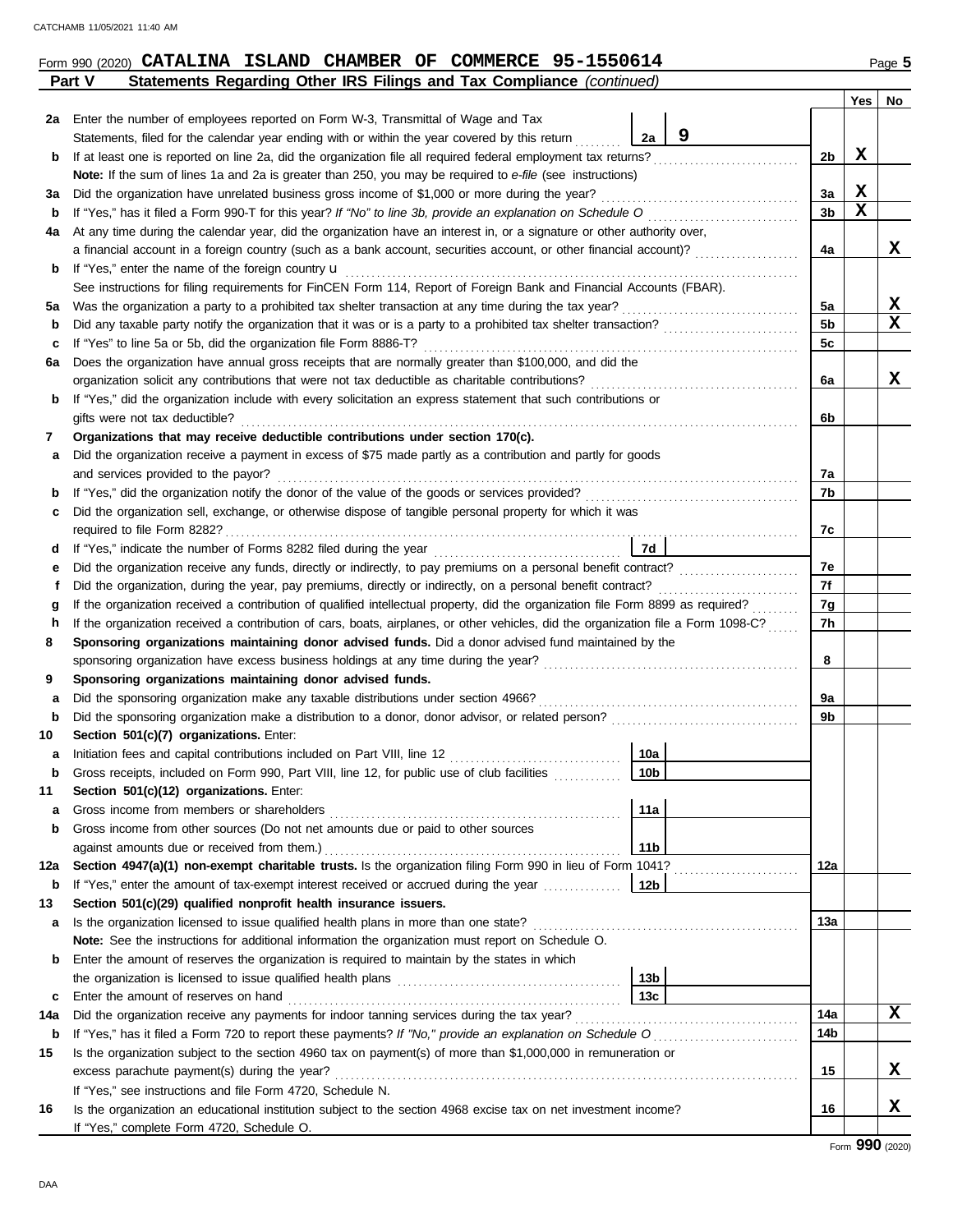|     | Section A. Governing Body and Management                                                                                                                                                             |                 |             | x           |
|-----|------------------------------------------------------------------------------------------------------------------------------------------------------------------------------------------------------|-----------------|-------------|-------------|
|     |                                                                                                                                                                                                      |                 | Yes         | No          |
| 1а  | 19<br>Enter the number of voting members of the governing body at the end of the tax year<br>1a                                                                                                      |                 |             |             |
|     | If there are material differences in voting rights among members of the governing body, or                                                                                                           |                 |             |             |
|     | if the governing body delegated broad authority to an executive committee or similar                                                                                                                 |                 |             |             |
|     | committee, explain on Schedule O.                                                                                                                                                                    |                 |             |             |
| b   | 19<br>1b<br>Enter the number of voting members included on line 1a, above, who are independent                                                                                                       |                 |             |             |
| 2   | Did any officer, director, trustee, or key employee have a family relationship or a business relationship with                                                                                       |                 |             |             |
|     | any other officer, director, trustee, or key employee?                                                                                                                                               | 2               |             | x           |
| 3   | Did the organization delegate control over management duties customarily performed by or under the direct                                                                                            |                 |             |             |
|     | supervision of officers, directors, trustees, or key employees to a management company or other person?                                                                                              | 3               |             | X           |
| 4   | Did the organization make any significant changes to its governing documents since the prior Form 990 was filed?                                                                                     | 4               |             | $\mathbf x$ |
| 5   |                                                                                                                                                                                                      | 5               |             | X           |
| 6   | Did the organization have members or stockholders?                                                                                                                                                   | 6               |             | X           |
| 7a  | Did the organization have members, stockholders, or other persons who had the power to elect or appoint                                                                                              |                 |             |             |
|     | one or more members of the governing body?                                                                                                                                                           | 7a              |             | X           |
| b   | Are any governance decisions of the organization reserved to (or subject to approval by) members,                                                                                                    |                 |             |             |
|     | stockholders, or persons other than the governing body?                                                                                                                                              | 7b              |             | x           |
| 8   | Did the organization contemporaneously document the meetings held or written actions undertaken during the year by the following:                                                                    |                 |             |             |
| а   | The governing body?                                                                                                                                                                                  | 8a              | X           |             |
| b   | Each committee with authority to act on behalf of the governing body?                                                                                                                                | 8b              | X           |             |
| 9   | Is there any officer, director, trustee, or key employee listed in Part VII, Section A, who cannot be reached at                                                                                     |                 |             |             |
|     |                                                                                                                                                                                                      | 9               |             | x           |
|     | Section B. Policies (This Section B requests information about policies not required by the Internal Revenue Code.)                                                                                  |                 |             |             |
|     |                                                                                                                                                                                                      |                 | Yes         | No          |
| 10a | Did the organization have local chapters, branches, or affiliates?                                                                                                                                   | 10a             |             | x           |
| b   | If "Yes," did the organization have written policies and procedures governing the activities of such chapters,                                                                                       |                 |             |             |
|     |                                                                                                                                                                                                      | 10b             |             |             |
| 11a | Has the organization provided a complete copy of this Form 990 to all members of its governing body before filing the form?                                                                          | 11a             |             | x           |
| b   | Describe in Schedule O the process, if any, used by the organization to review this Form 990.                                                                                                        |                 |             |             |
| 12a | Did the organization have a written conflict of interest policy? If "No," go to line 13                                                                                                              | 12a             | X           |             |
| b   | Were officers, directors, or trustees, and key employees required to disclose annually interests that could give rise to conflicts?                                                                  | 12 <sub>b</sub> | X           |             |
| c   | Did the organization regularly and consistently monitor and enforce compliance with the policy? If "Yes,"                                                                                            |                 |             |             |
|     | describe in Schedule O how this was done                                                                                                                                                             | 12c             | X           |             |
|     | Did the organization have a written whistleblower policy?                                                                                                                                            | 13              | $\mathbf x$ |             |
| 14  | Did the organization have a written document retention and destruction policy?                                                                                                                       | 14              | х           |             |
| 15  | Did the process for determining compensation of the following persons include a review and approval by                                                                                               |                 |             |             |
|     | independent persons, comparability data, and contemporaneous substantiation of the deliberation and decision?                                                                                        |                 |             |             |
| а   |                                                                                                                                                                                                      | 15a             | X           |             |
| b   | Other officers or key employees of the organization                                                                                                                                                  | 15b             |             | x           |
|     | If "Yes" to line 15a or 15b, describe the process in Schedule O (see instructions).                                                                                                                  |                 |             |             |
| 16a | Did the organization invest in, contribute assets to, or participate in a joint venture or similar arrangement                                                                                       |                 |             |             |
|     | with a taxable entity during the year?                                                                                                                                                               |                 |             | x           |
|     | If "Yes," did the organization follow a written policy or procedure requiring the organization to evaluate its                                                                                       | 16a             |             |             |
| b   | participation in joint venture arrangements under applicable federal tax law, and take steps to safeguard the                                                                                        |                 |             |             |
|     |                                                                                                                                                                                                      |                 |             |             |
|     |                                                                                                                                                                                                      | 16b             |             |             |
|     | <b>Section C. Disclosure</b>                                                                                                                                                                         |                 |             |             |
| 17  | List the states with which a copy of this Form 990 is required to be filed $\mathbf{u}$ $\mathbf{CA}$                                                                                                |                 |             |             |
| 18  | Section 6104 requires an organization to make its Forms 1023 (1024 or 1024-A, if applicable), 990, and 990-T (Section 501(c)                                                                         |                 |             |             |
|     | (3)s only) available for public inspection. Indicate how you made these available. Check all that apply.                                                                                             |                 |             |             |
|     | Another's website     Upon request<br>X Own website<br>Other (explain on Schedule O)                                                                                                                 |                 |             |             |
| 19  | Describe on Schedule O whether (and if so, how) the organization made its governing documents, conflict of interest policy, and<br>financial statements available to the public during the tax year. |                 |             |             |
|     |                                                                                                                                                                                                      |                 |             |             |

| 20 State the name, address, and telephone number of the person who possesses the organization's books and records <b>u</b> |  |  |  |  |
|----------------------------------------------------------------------------------------------------------------------------|--|--|--|--|

| <b>JIM LUTTJOHANN</b> | P.O. BOX 217 |  |
|-----------------------|--------------|--|
| <b>AVALON</b>         |              |  |

**CA** 90704 **310-510-1520**<br>Form **990** (2020)

|--|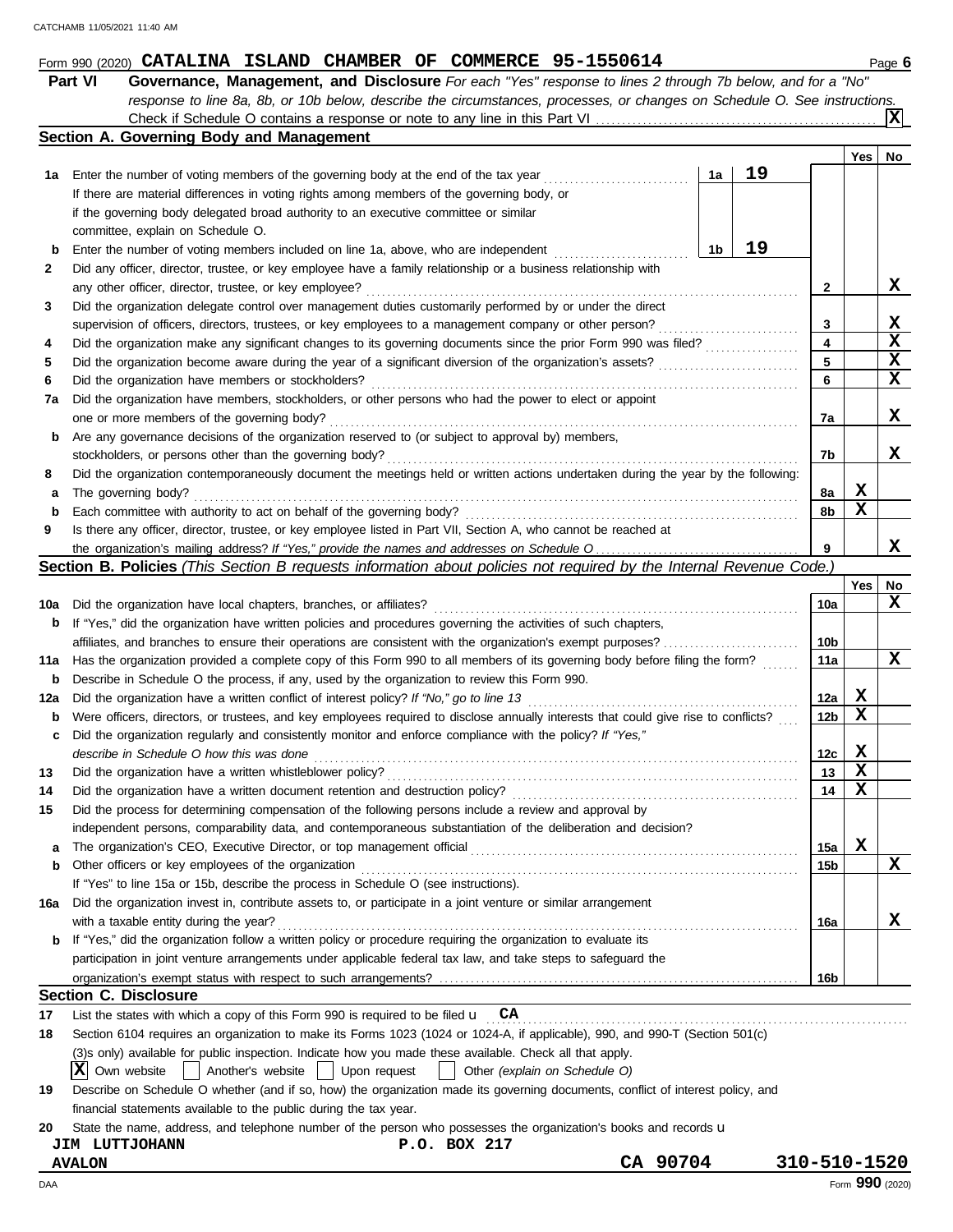| Form 990 (2020) CATALINA ISLAND CHAMBER OF COMMERCE 95-1550614<br>Page 7                                                                                                                                                                   |  |  |  |  |  |  |  |  |  |  |  |
|--------------------------------------------------------------------------------------------------------------------------------------------------------------------------------------------------------------------------------------------|--|--|--|--|--|--|--|--|--|--|--|
| Compensation of Officers, Directors, Trustees, Key Employees, Highest Compensated Employees, and<br><b>Part VII</b>                                                                                                                        |  |  |  |  |  |  |  |  |  |  |  |
| <b>Independent Contractors</b>                                                                                                                                                                                                             |  |  |  |  |  |  |  |  |  |  |  |
| Check if Schedule O contains a response or note to any line in this Part VII                                                                                                                                                               |  |  |  |  |  |  |  |  |  |  |  |
| Officers, Directors, Trustees, Key Employees, and Highest Compensated Employees<br>Section A.                                                                                                                                              |  |  |  |  |  |  |  |  |  |  |  |
| 1a Complete this table for all persons required to be listed. Report compensation for the calendar year ending with or within the<br>organization's tax year.                                                                              |  |  |  |  |  |  |  |  |  |  |  |
| • List all of the organization's <b>current</b> officers, directors, trustees (whether individuals or organizations), regardless of amount of<br>compensation. Enter -0- in columns $(D)$ , $(E)$ , and $(F)$ if no compensation was paid. |  |  |  |  |  |  |  |  |  |  |  |
| • List all of the organization's current key employees, if any. See instructions for definition of "key employee."                                                                                                                         |  |  |  |  |  |  |  |  |  |  |  |
| • List the organization's five current highest compensated employees (other than an officer, director, trustee, or key employee)                                                                                                           |  |  |  |  |  |  |  |  |  |  |  |
| who received reportable compensation (Box 5 of Form W-2 and/or Box 7 of Form 1099-MISC) of more than \$100,000 from the<br>organization and any related organizations.                                                                     |  |  |  |  |  |  |  |  |  |  |  |
|                                                                                                                                                                                                                                            |  |  |  |  |  |  |  |  |  |  |  |

List all of the organization's **former** officers, key employees, and highest compensated employees who received more than • List all of the organization's **former** officers, key employees, and highest compensate \$100,000 of reportable compensation from the organization and any related organizations.

List all of the organization's **former directors or trustees** that received, in the capacity as a former director or trustee of the organization, more than \$10,000 of reportable compensation from the organization and any related organizations. See instructions for the order in which to list the persons above. **•**

 $\mathbb{R}^n$ Check this box if neither the organization nor any related organization compensated any current officer, director, or trustee.

| (A)<br>Name and title     | (B)<br>Average<br>hours<br>per week<br>(list any               |                                   |                          |             | (C)<br>Position | (do not check more than one<br>box, unless person is both an<br>officer and a director/trustee) | (D)<br>Reportable<br>compensation<br>from the<br>organization | (E)<br>Reportable<br>compensation<br>from related<br>organizations | (F)<br>Estimated amount<br>of other<br>compensation<br>from the |
|---------------------------|----------------------------------------------------------------|-----------------------------------|--------------------------|-------------|-----------------|-------------------------------------------------------------------------------------------------|---------------------------------------------------------------|--------------------------------------------------------------------|-----------------------------------------------------------------|
|                           | hours for<br>related<br>organizations<br>below<br>dotted line) | Individual trustee<br>or director | Institutional<br>trustee | Officer     | Key employee    | Former<br>Highest compensated<br>employee                                                       | (W-2/1099-MISC)                                               | (W-2/1099-MISC)                                                    | organization and<br>related organizations                       |
| (1) JIM LUTTJOHANN        |                                                                |                                   |                          |             |                 |                                                                                                 |                                                               |                                                                    |                                                                 |
|                           | 40.00                                                          |                                   |                          |             |                 |                                                                                                 |                                                               |                                                                    |                                                                 |
| CEO<br>(2) LEVENT ALKIBAY | 0.00                                                           | $\mathbf x$                       |                          | $\mathbf x$ |                 |                                                                                                 | 120,836                                                       | 0                                                                  | 18,328                                                          |
|                           | 0.25                                                           |                                   |                          |             |                 |                                                                                                 |                                                               |                                                                    |                                                                 |
| <b>DIRECTOR</b>           | 0.00                                                           | $\mathbf x$                       |                          |             |                 |                                                                                                 | 0                                                             | 0                                                                  | 0                                                               |
| (3) AMANDA BOMBARD        |                                                                |                                   |                          |             |                 |                                                                                                 |                                                               |                                                                    |                                                                 |
|                           | 0.25                                                           |                                   |                          |             |                 |                                                                                                 |                                                               |                                                                    |                                                                 |
| <b>DIRECTOR</b>           | 0.00                                                           | $\mathbf x$                       |                          |             |                 |                                                                                                 | 0                                                             | 0                                                                  | $\mathbf 0$                                                     |
| (4) MESA BRADLEY          |                                                                |                                   |                          |             |                 |                                                                                                 |                                                               |                                                                    |                                                                 |
|                           | 0.25                                                           |                                   |                          |             |                 |                                                                                                 |                                                               |                                                                    |                                                                 |
| <b>DIRECTOR</b>           | 0.00                                                           | $\mathbf x$                       |                          |             |                 |                                                                                                 | 0                                                             | 0                                                                  | $\mathbf 0$                                                     |
| (5) TIM FOLEY             |                                                                |                                   |                          |             |                 |                                                                                                 |                                                               |                                                                    |                                                                 |
|                           | 0.25                                                           |                                   |                          |             |                 |                                                                                                 |                                                               |                                                                    |                                                                 |
| <b>DIRECTOR</b>           | 0.00                                                           | $\mathbf x$                       |                          |             |                 |                                                                                                 | 0                                                             | 0                                                                  | 0                                                               |
| (6) GAIL FORNASIERE       |                                                                |                                   |                          |             |                 |                                                                                                 |                                                               |                                                                    |                                                                 |
|                           | 0.25                                                           |                                   |                          |             |                 |                                                                                                 |                                                               |                                                                    |                                                                 |
| <b>DIRECTOR</b>           | 0.00                                                           | $\mathbf x$                       |                          |             |                 |                                                                                                 | 0                                                             | 0                                                                  | $\mathbf 0$                                                     |
| (7) BART GLASS            | 0.25                                                           |                                   |                          |             |                 |                                                                                                 |                                                               |                                                                    |                                                                 |
| <b>DIRECTOR</b>           | 0.00                                                           | $\mathbf x$                       |                          |             |                 |                                                                                                 | 0                                                             | 0                                                                  | 0                                                               |
| (8) STEVE HOEFS           |                                                                |                                   |                          |             |                 |                                                                                                 |                                                               |                                                                    |                                                                 |
|                           | 0.25                                                           |                                   |                          |             |                 |                                                                                                 |                                                               |                                                                    |                                                                 |
| <b>DIRECTOR</b>           | 0.00                                                           | $\mathbf x$                       |                          |             |                 |                                                                                                 | 0                                                             | 0                                                                  | $\mathbf 0$                                                     |
| (9) NICOLE HOHENSTEIN     |                                                                |                                   |                          |             |                 |                                                                                                 |                                                               |                                                                    |                                                                 |
|                           | 0.50                                                           |                                   |                          |             |                 |                                                                                                 |                                                               |                                                                    |                                                                 |
| <b>CHAIR</b>              | 0.00                                                           | $\mathbf x$                       |                          | $\mathbf x$ |                 |                                                                                                 | 0                                                             | 0                                                                  | $\mathbf 0$                                                     |
| (10) BOB KENNEDY          |                                                                |                                   |                          |             |                 |                                                                                                 |                                                               |                                                                    |                                                                 |
|                           | 0.25                                                           |                                   |                          |             |                 |                                                                                                 |                                                               |                                                                    |                                                                 |
| <b>DIRECTOR</b>           | 0.00                                                           | $\mathbf x$                       |                          |             |                 |                                                                                                 | 0                                                             | 0                                                                  | $\mathbf 0$                                                     |
| (11) TIM KIELPINSKI       |                                                                |                                   |                          |             |                 |                                                                                                 |                                                               |                                                                    |                                                                 |
|                           | 0.50                                                           |                                   |                          |             |                 |                                                                                                 |                                                               |                                                                    |                                                                 |
| CHAIR ELECT               | 0.00                                                           | $\mathbf x$                       |                          | $\mathbf x$ |                 |                                                                                                 | 0                                                             | 0                                                                  | $\mathbf 0$                                                     |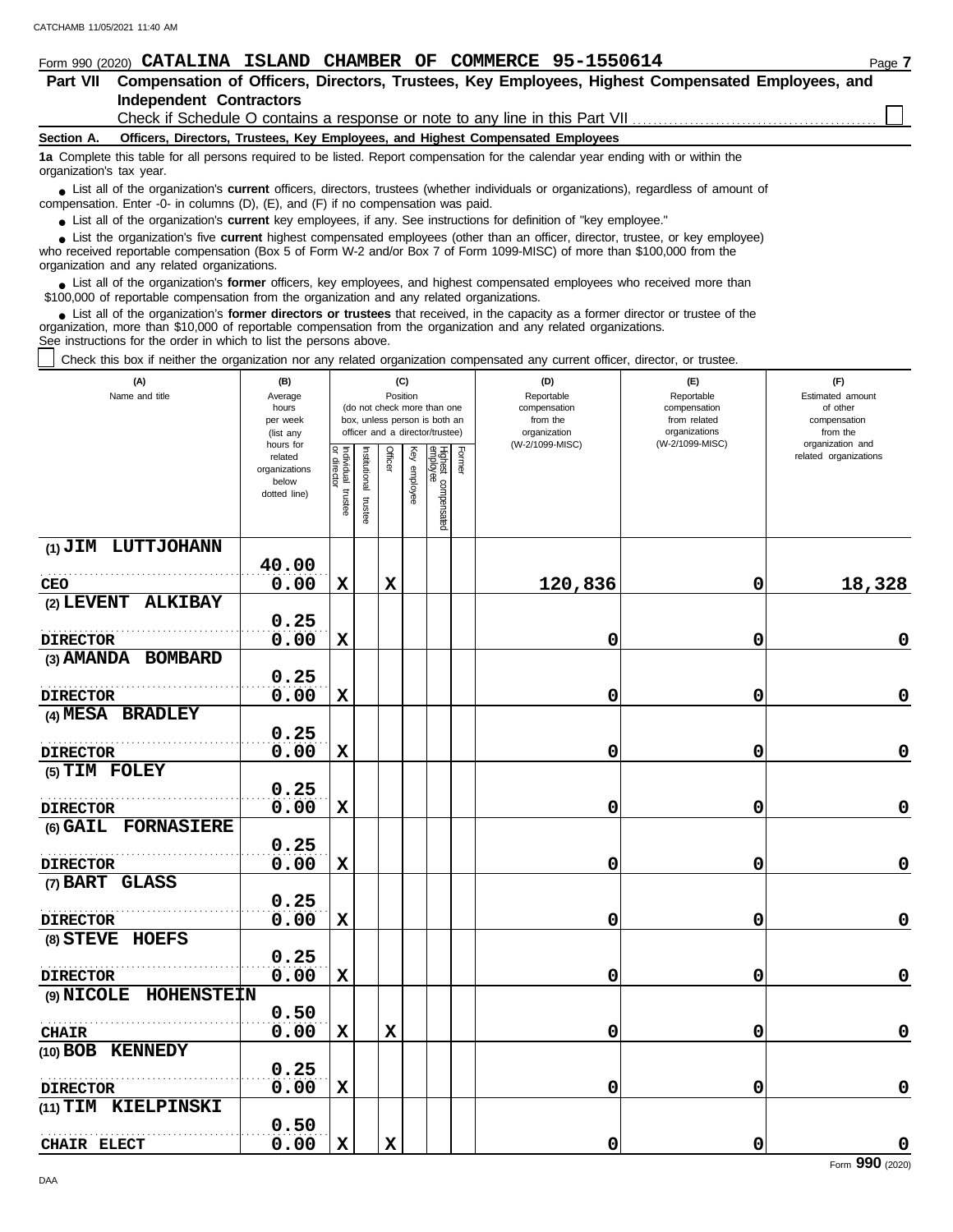| Part VII                    |                                                                                               |                                                                      |                                        |                          |             |              |                                                                                                 |        | Form 990 (2020) CATALINA ISLAND CHAMBER OF COMMERCE 95-1550614<br>Section A. Officers, Directors, Trustees, Key Employees, and Highest Compensated Employees (continued)                                                                                                                                                                              |                                                                    |                                                                 | Page 8              |
|-----------------------------|-----------------------------------------------------------------------------------------------|----------------------------------------------------------------------|----------------------------------------|--------------------------|-------------|--------------|-------------------------------------------------------------------------------------------------|--------|-------------------------------------------------------------------------------------------------------------------------------------------------------------------------------------------------------------------------------------------------------------------------------------------------------------------------------------------------------|--------------------------------------------------------------------|-----------------------------------------------------------------|---------------------|
|                             | (A)<br>Name and title                                                                         | (B)<br>Average<br>hours<br>per week<br>(list any                     |                                        |                          | Position    | (C)          | (do not check more than one<br>box, unless person is both an<br>officer and a director/trustee) |        | (D)<br>Reportable<br>compensation<br>from the<br>organization                                                                                                                                                                                                                                                                                         | (E)<br>Reportable<br>compensation<br>from related<br>organizations | (F)<br>Estimated amount<br>of other<br>compensation<br>from the |                     |
|                             |                                                                                               | hours for<br>related<br>organizations<br>below<br>dotted line)       | Individual 1<br>or director<br>trustee | Institutional<br>trustee | Officer     | Key employee | Highest compensated<br>employee                                                                 | Former | (W-2/1099-MISC)                                                                                                                                                                                                                                                                                                                                       | (W-2/1099-MISC)                                                    | organization and<br>related organizations                       |                     |
| (12)                        | BRYCE NOLL                                                                                    |                                                                      |                                        |                          |             |              |                                                                                                 |        |                                                                                                                                                                                                                                                                                                                                                       |                                                                    |                                                                 |                     |
| $\mbox{CFO}$                |                                                                                               | 0.50<br>0.00                                                         | $\mathbf x$                            |                          | $\mathbf x$ |              |                                                                                                 |        | 0                                                                                                                                                                                                                                                                                                                                                     | 0                                                                  |                                                                 | 0                   |
| (13)                        | <b>JASON PARET</b>                                                                            |                                                                      |                                        |                          |             |              |                                                                                                 |        |                                                                                                                                                                                                                                                                                                                                                       |                                                                    |                                                                 |                     |
| <b>DIRECTOR</b>             |                                                                                               | 0.25<br>0.00                                                         | $\mathbf x$                            |                          |             |              |                                                                                                 |        | 0                                                                                                                                                                                                                                                                                                                                                     | 0                                                                  |                                                                 | $\mathbf 0$         |
| (14)                        | MICHAEL PONCE                                                                                 |                                                                      |                                        |                          |             |              |                                                                                                 |        |                                                                                                                                                                                                                                                                                                                                                       |                                                                    |                                                                 |                     |
| <b>CHAIR</b><br><b>PAST</b> |                                                                                               | 0.50<br>0.00                                                         | $\mathbf x$                            |                          |             |              |                                                                                                 |        | 0                                                                                                                                                                                                                                                                                                                                                     | 0                                                                  |                                                                 | $\mathbf 0$         |
| (15)                        | DENISE RADDE                                                                                  | 0.25                                                                 |                                        |                          |             |              |                                                                                                 |        |                                                                                                                                                                                                                                                                                                                                                       |                                                                    |                                                                 |                     |
| <b>DIRECTOR</b>             |                                                                                               | 0.00                                                                 | $\mathbf x$                            |                          |             |              |                                                                                                 |        | 0                                                                                                                                                                                                                                                                                                                                                     | 0                                                                  |                                                                 | $\mathbf 0$         |
| (16)                        | <b>SALINAS</b><br><b>THOMAS</b>                                                               |                                                                      |                                        |                          |             |              |                                                                                                 |        |                                                                                                                                                                                                                                                                                                                                                       |                                                                    |                                                                 |                     |
| <b>DIRECTOR</b>             |                                                                                               | 0.25<br>0.00                                                         | X                                      |                          |             |              |                                                                                                 |        | 0                                                                                                                                                                                                                                                                                                                                                     | 0                                                                  |                                                                 | $\mathbf 0$         |
| (17)                        | YOLI SAY                                                                                      |                                                                      |                                        |                          |             |              |                                                                                                 |        |                                                                                                                                                                                                                                                                                                                                                       |                                                                    |                                                                 |                     |
| <b>DIRECTOR</b>             |                                                                                               | 0.25<br>0.00                                                         | $\mathbf x$                            |                          |             |              |                                                                                                 |        | 0                                                                                                                                                                                                                                                                                                                                                     | 0                                                                  |                                                                 | $\mathbf 0$         |
| (18)                        | DAVE STEVENSON                                                                                |                                                                      |                                        |                          |             |              |                                                                                                 |        |                                                                                                                                                                                                                                                                                                                                                       |                                                                    |                                                                 |                     |
| <b>MARKETING CHAIR</b>      |                                                                                               | 0.50<br>0.00                                                         | $\mathbf x$                            |                          | $\mathbf x$ |              |                                                                                                 |        | 0                                                                                                                                                                                                                                                                                                                                                     | 0                                                                  |                                                                 | $\mathbf 0$         |
| (19)<br>BEN                 | <b>VILLALOBOS</b>                                                                             |                                                                      |                                        |                          |             |              |                                                                                                 |        |                                                                                                                                                                                                                                                                                                                                                       |                                                                    |                                                                 |                     |
|                             |                                                                                               | 0.25                                                                 |                                        |                          |             |              |                                                                                                 |        |                                                                                                                                                                                                                                                                                                                                                       |                                                                    |                                                                 |                     |
| <b>DIRECTOR</b>             | 1b Subtotal                                                                                   | 0.00                                                                 | $\mathbf x$                            |                          |             |              |                                                                                                 | u      | O<br>120,836                                                                                                                                                                                                                                                                                                                                          | 0                                                                  |                                                                 | 18,328              |
|                             | c Total from continuation sheets to Part VII, Section A                                       |                                                                      |                                        |                          |             |              |                                                                                                 |        |                                                                                                                                                                                                                                                                                                                                                       |                                                                    |                                                                 |                     |
| $\mathbf{2}$                |                                                                                               |                                                                      |                                        |                          |             |              |                                                                                                 |        | 120,836<br>Total number of individuals (including but not limited to those listed above) who received more than \$100,000 of                                                                                                                                                                                                                          |                                                                    |                                                                 | 18,328              |
|                             | reportable compensation from the organization $\bf{u}$ 1                                      |                                                                      |                                        |                          |             |              |                                                                                                 |        |                                                                                                                                                                                                                                                                                                                                                       |                                                                    |                                                                 |                     |
| 3                           |                                                                                               |                                                                      |                                        |                          |             |              |                                                                                                 |        | Did the organization list any former officer, director, trustee, key employee, or highest compensated                                                                                                                                                                                                                                                 |                                                                    |                                                                 | No<br>Yes           |
| 4                           |                                                                                               |                                                                      |                                        |                          |             |              |                                                                                                 |        | For any individual listed on line 1a, is the sum of reportable compensation and other compensation from the                                                                                                                                                                                                                                           |                                                                    | 3                                                               | X                   |
|                             |                                                                                               |                                                                      |                                        |                          |             |              |                                                                                                 |        | organization and related organizations greater than \$150,000? If "Yes," complete Schedule J for such                                                                                                                                                                                                                                                 |                                                                    |                                                                 |                     |
| 5                           |                                                                                               |                                                                      |                                        |                          |             |              |                                                                                                 |        | individual <b>construents and the construction of the construction of the construction of the construction of the construction of the construction of the construction of the construction of the construction of the constructi</b><br>Did any person listed on line 1a receive or accrue compensation from any unrelated organization or individual |                                                                    | 4                                                               | x                   |
|                             |                                                                                               |                                                                      |                                        |                          |             |              |                                                                                                 |        |                                                                                                                                                                                                                                                                                                                                                       |                                                                    | 5                                                               | X                   |
| 1                           | Section B. Independent Contractors                                                            |                                                                      |                                        |                          |             |              |                                                                                                 |        | Complete this table for your five highest compensated independent contractors that received more than \$100,000 of                                                                                                                                                                                                                                    |                                                                    |                                                                 |                     |
|                             |                                                                                               | (A)<br>Name and business address                                     |                                        |                          |             |              |                                                                                                 |        | compensation from the organization. Report compensation for the calendar year ending with or within the organization's tax year.                                                                                                                                                                                                                      | (B)<br>Description of services                                     |                                                                 | (C)<br>Compensation |
|                             |                                                                                               |                                                                      |                                        |                          |             |              |                                                                                                 |        |                                                                                                                                                                                                                                                                                                                                                       |                                                                    |                                                                 |                     |
|                             |                                                                                               |                                                                      |                                        |                          |             |              |                                                                                                 |        |                                                                                                                                                                                                                                                                                                                                                       |                                                                    |                                                                 |                     |
|                             |                                                                                               |                                                                      |                                        |                          |             |              |                                                                                                 |        |                                                                                                                                                                                                                                                                                                                                                       |                                                                    |                                                                 |                     |
|                             |                                                                                               |                                                                      |                                        |                          |             |              |                                                                                                 |        |                                                                                                                                                                                                                                                                                                                                                       |                                                                    |                                                                 |                     |
|                             |                                                                                               |                                                                      |                                        |                          |             |              |                                                                                                 |        |                                                                                                                                                                                                                                                                                                                                                       |                                                                    |                                                                 |                     |
|                             |                                                                                               |                                                                      |                                        |                          |             |              |                                                                                                 |        |                                                                                                                                                                                                                                                                                                                                                       |                                                                    |                                                                 |                     |
|                             |                                                                                               |                                                                      |                                        |                          |             |              |                                                                                                 |        |                                                                                                                                                                                                                                                                                                                                                       |                                                                    |                                                                 |                     |
| 2                           | Total number of independent contractors (including but not limited to those listed above) who | received more than \$100,000 of compensation from the organization u |                                        |                          |             |              |                                                                                                 |        |                                                                                                                                                                                                                                                                                                                                                       |                                                                    |                                                                 |                     |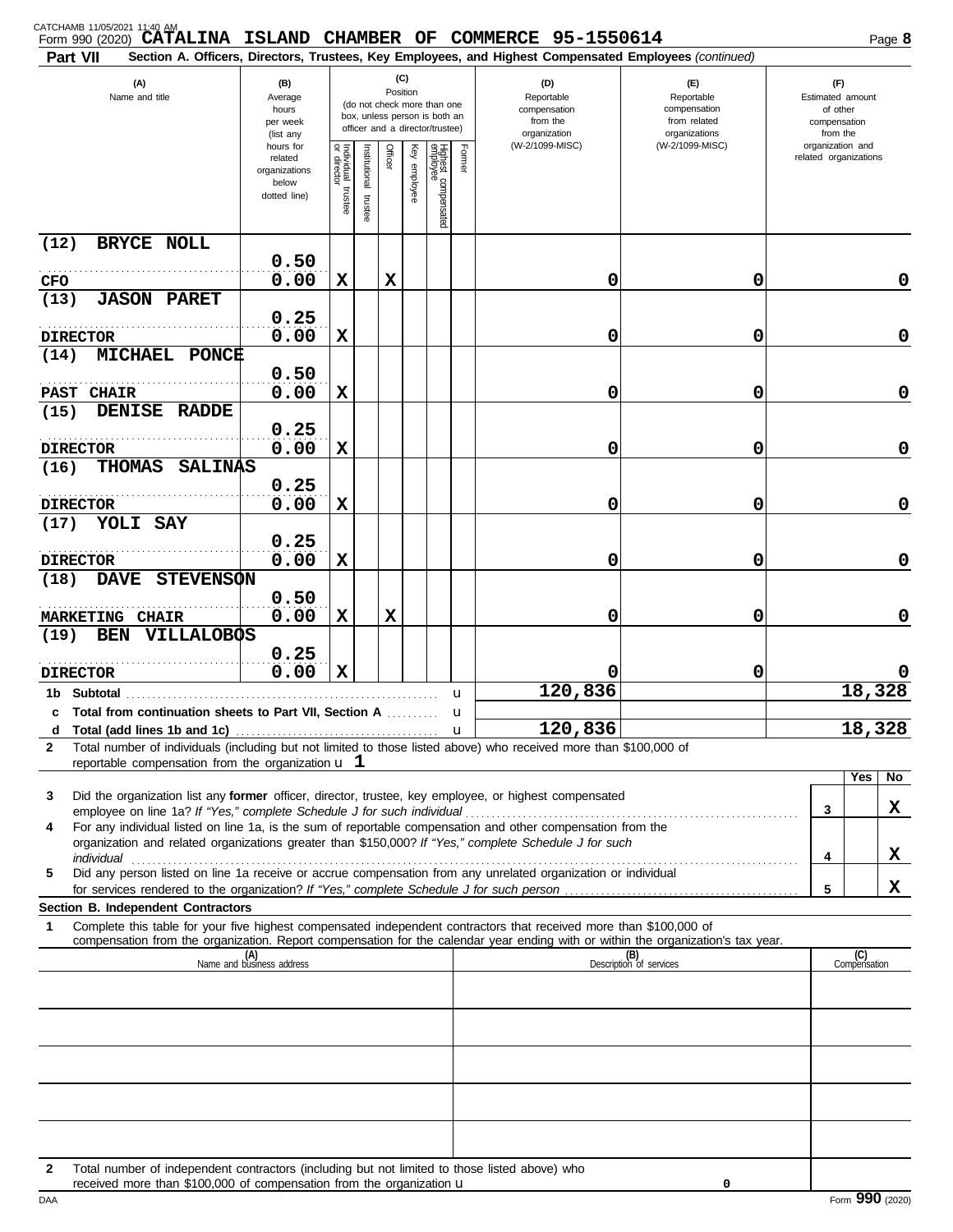### **Form 990 (2020) CATALINA ISLAND CHAMBER OF COMMERCE 95-1550614** Page 9

### **Part VIII Statement of Revenue**

Check if Schedule O contains a response or note to any line in this Part VIII . . . . . . . . . . . . . . . . . . . . . . . . . . . . . . . . . . . . . . . . . . . .

|                                                                  |     |                                                                                            |    |                |                 |                      | (A)<br>Total revenue | (B)<br>Related or exempt<br>function revenue | (C)<br>Unrelated<br>business revenue | (D)<br>Revenue excluded<br>from tax under<br>sections 512-514 |
|------------------------------------------------------------------|-----|--------------------------------------------------------------------------------------------|----|----------------|-----------------|----------------------|----------------------|----------------------------------------------|--------------------------------------|---------------------------------------------------------------|
|                                                                  |     |                                                                                            |    |                |                 |                      |                      |                                              |                                      |                                                               |
|                                                                  |     | 1a Federated campaigns                                                                     |    |                | 1a              |                      |                      |                                              |                                      |                                                               |
|                                                                  |     | <b>b</b> Membership dues                                                                   |    | .              | 1b              |                      |                      |                                              |                                      |                                                               |
|                                                                  |     | c Fundraising events                                                                       |    |                | 1 <sub>c</sub>  |                      |                      |                                              |                                      |                                                               |
|                                                                  |     | d Related organizations                                                                    |    |                | 1 <sub>d</sub>  |                      |                      |                                              |                                      |                                                               |
|                                                                  |     | <b>e</b> Government grants (contributions)                                                 |    |                | 1e              | 1,401,572            |                      |                                              |                                      |                                                               |
| <b>Contributions, Gifts, Grants</b><br>and Other Similar Amounts |     | <b>f</b> All other contributions, gifts, grants,<br>and similar amounts not included above |    |                | 1f              |                      |                      |                                              |                                      |                                                               |
|                                                                  |     | <b>q</b> Noncash contributions included in lines 1a-1f                                     |    |                | 1g $\sqrt{3}$   | 78,498               |                      |                                              |                                      |                                                               |
|                                                                  |     |                                                                                            |    |                |                 | $\mathbf u$          | 1,401,572            |                                              |                                      |                                                               |
|                                                                  |     |                                                                                            |    |                |                 | <b>Business Code</b> |                      |                                              |                                      |                                                               |
|                                                                  | 2a  | MEMBERSHIP DUES                                                                            |    |                |                 |                      | 68,881               | 68,881                                       |                                      |                                                               |
|                                                                  | b   | MARKETING INCOME                                                                           |    |                |                 |                      | 18,596               | 18,596                                       |                                      |                                                               |
|                                                                  | с   | INTERNET ADVERTISING                                                                       |    |                |                 | 511190               | 9,335                |                                              | 9,335                                |                                                               |
| Program Service<br>Revenue                                       | d   | PROGRAM SERVICES                                                                           |    |                |                 |                      | 3,437                | 3,437                                        |                                      |                                                               |
|                                                                  | е   | INFORMATION BOOKLETS                                                                       |    |                |                 | 511190               | 2,135                | 1,895                                        | 240                                  |                                                               |
|                                                                  |     | f All other program service revenue                                                        |    |                |                 |                      | $-1,302$             | $-1,302$                                     |                                      |                                                               |
|                                                                  |     |                                                                                            |    |                |                 | $\mathbf{u}$         | 101,082              |                                              |                                      |                                                               |
|                                                                  | 3   | Investment income (including dividends, interest, and                                      |    |                |                 |                      |                      |                                              |                                      |                                                               |
|                                                                  |     |                                                                                            |    |                |                 | u                    | 1,328                | 1,328                                        |                                      |                                                               |
|                                                                  | 4   | Income from investment of tax-exempt bond proceeds                                         |    |                |                 | u                    |                      |                                              |                                      |                                                               |
|                                                                  | 5   |                                                                                            |    |                |                 | u                    |                      |                                              |                                      |                                                               |
|                                                                  |     |                                                                                            |    | (i) Real       |                 | (ii) Personal        |                      |                                              |                                      |                                                               |
|                                                                  | 6а  | Gross rents                                                                                | 6а |                |                 |                      |                      |                                              |                                      |                                                               |
|                                                                  |     | Less: rental expenses                                                                      | 6b |                |                 |                      |                      |                                              |                                      |                                                               |
|                                                                  |     | Rental inc. or (loss)                                                                      | 6c |                |                 |                      |                      |                                              |                                      |                                                               |
|                                                                  | d   | Net rental income or (loss)                                                                |    |                |                 | u                    |                      |                                              |                                      |                                                               |
|                                                                  |     | <b>7a</b> Gross amount from<br>sales of assets                                             |    | (i) Securities |                 | (ii) Other           |                      |                                              |                                      |                                                               |
|                                                                  |     | other than inventory                                                                       | 7a |                |                 |                      |                      |                                              |                                      |                                                               |
|                                                                  |     | <b>b</b> Less: cost or other                                                               |    |                |                 |                      |                      |                                              |                                      |                                                               |
| Revenue                                                          |     | basis and sales exps.                                                                      | 7b |                |                 |                      |                      |                                              |                                      |                                                               |
|                                                                  |     | c Gain or (loss)                                                                           | 7c |                |                 |                      |                      |                                              |                                      |                                                               |
| <b>Other</b>                                                     |     |                                                                                            |    |                |                 | u                    |                      |                                              |                                      |                                                               |
|                                                                  |     | 8a Gross income from fundraising events                                                    |    |                |                 |                      |                      |                                              |                                      |                                                               |
|                                                                  |     |                                                                                            |    |                |                 |                      |                      |                                              |                                      |                                                               |
|                                                                  |     | of contributions reported on line 1c).                                                     |    |                |                 |                      |                      |                                              |                                      |                                                               |
|                                                                  |     | See Part IV, line 18                                                                       |    |                | 8а              |                      |                      |                                              |                                      |                                                               |
|                                                                  |     | <b>b</b> Less: direct expenses                                                             |    |                | 8b              |                      |                      |                                              |                                      |                                                               |
|                                                                  | С   | Net income or (loss) from fundraising events                                               |    |                |                 | u                    |                      |                                              |                                      |                                                               |
|                                                                  |     | 9a Gross income from gaming activities.                                                    |    |                |                 |                      |                      |                                              |                                      |                                                               |
|                                                                  |     | See Part IV, line 19                                                                       |    | .              | 9a              |                      |                      |                                              |                                      |                                                               |
|                                                                  |     | <b>b</b> Less: direct expenses                                                             |    |                | 9 <sub>b</sub>  |                      |                      |                                              |                                      |                                                               |
|                                                                  | c   | Net income or (loss) from gaming activities                                                |    |                |                 | u                    |                      |                                              |                                      |                                                               |
|                                                                  |     | 10a Gross sales of inventory, less                                                         |    |                |                 |                      |                      |                                              |                                      |                                                               |
|                                                                  |     | returns and allowances                                                                     |    | .              | 10a             |                      |                      |                                              |                                      |                                                               |
|                                                                  |     | <b>b</b> Less: cost of goods sold                                                          |    |                | 10 <sub>b</sub> |                      |                      |                                              |                                      |                                                               |
|                                                                  |     | c Net income or (loss) from sales of inventory                                             |    |                |                 | u                    |                      |                                              |                                      |                                                               |
|                                                                  |     |                                                                                            |    |                |                 | <b>Business Code</b> |                      |                                              |                                      |                                                               |
|                                                                  | 11a | PAYROLL TAX CREDITS                                                                        |    |                |                 |                      | 5,336                | 5,336                                        |                                      |                                                               |
| Miscellaneous<br>Revenue                                         | b   | PAYMENT DISCOUNTS                                                                          |    |                |                 |                      | 175                  | 175                                          |                                      |                                                               |
|                                                                  |     |                                                                                            |    |                |                 |                      |                      |                                              |                                      |                                                               |
|                                                                  |     |                                                                                            |    |                |                 |                      |                      |                                              |                                      |                                                               |
|                                                                  |     |                                                                                            |    |                |                 | u                    | 5,511                |                                              |                                      |                                                               |
|                                                                  | 12  |                                                                                            |    |                |                 | $\mathbf{u}$         | 1,509,493            | 98,346                                       | 9,575                                | 0                                                             |

 $\Box$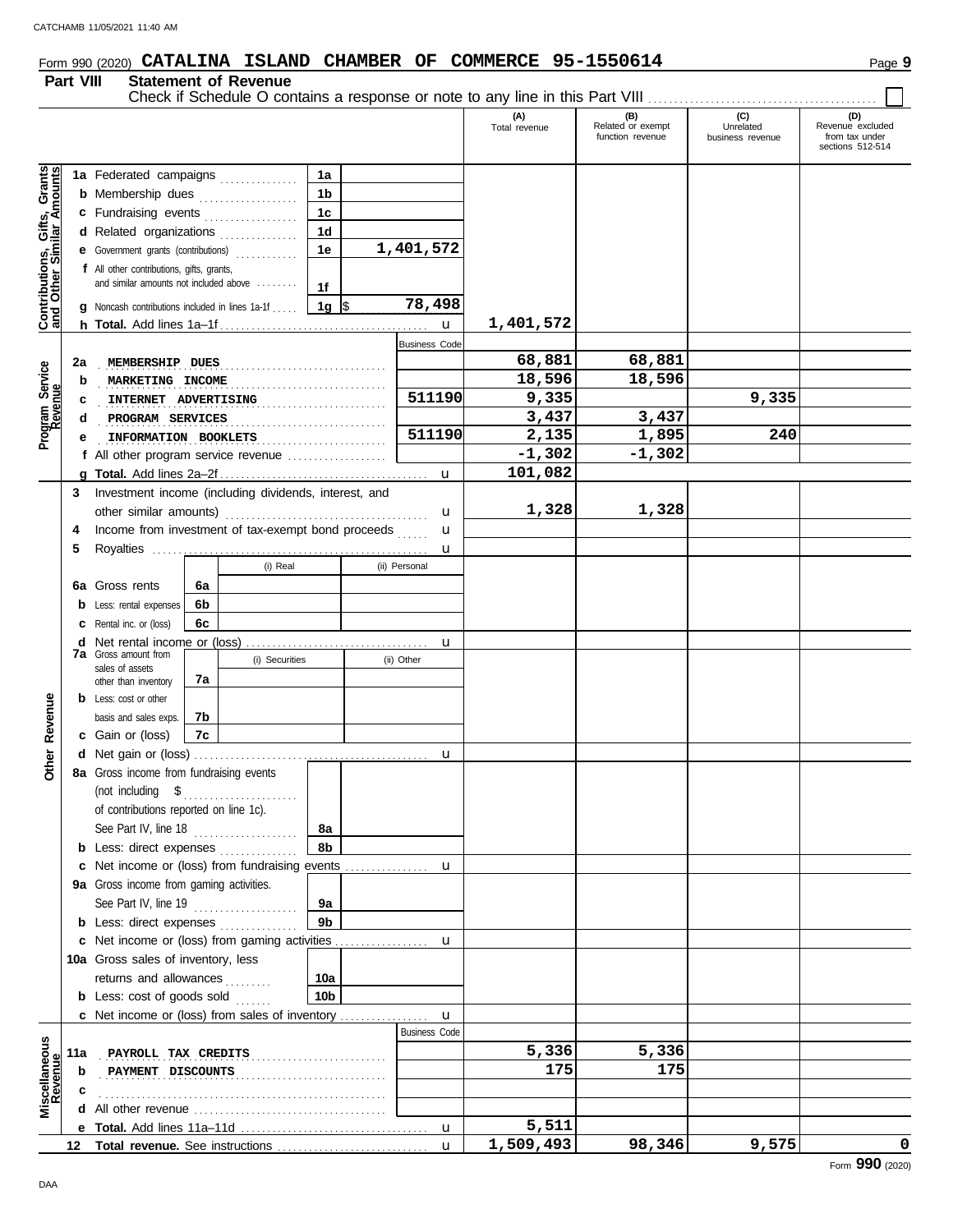#### **Part IX Statement of Functional Expenses Form 990 (2020) CATALINA ISLAND CHAMBER OF COMMERCE 95-1550614** Page 10

|    | Section 501(c)(3) and 501(c)(4) organizations must complete all columns. All other organizations must complete column (A).                                                                                                                                                                                                                                                                                                                                                                                              |                       |                                    |                                           |                                |
|----|-------------------------------------------------------------------------------------------------------------------------------------------------------------------------------------------------------------------------------------------------------------------------------------------------------------------------------------------------------------------------------------------------------------------------------------------------------------------------------------------------------------------------|-----------------------|------------------------------------|-------------------------------------------|--------------------------------|
|    | Check if Schedule O contains a response or note to any line in this Part IX                                                                                                                                                                                                                                                                                                                                                                                                                                             |                       |                                    |                                           | $ \mathbf{x} $                 |
|    | Do not include amounts reported on lines 6b,<br>7b, 8b, 9b, and 10b of Part VIII.                                                                                                                                                                                                                                                                                                                                                                                                                                       | (A)<br>Total expenses | (B)<br>Program service<br>expenses | (C)<br>Management and<br>general expenses | (D)<br>Fundraising<br>expenses |
| 1  | Grants and other assistance to domestic organizations                                                                                                                                                                                                                                                                                                                                                                                                                                                                   |                       |                                    |                                           |                                |
|    | and domestic governments. See Part IV, line 21                                                                                                                                                                                                                                                                                                                                                                                                                                                                          |                       |                                    |                                           |                                |
| 2  | Grants and other assistance to domestic                                                                                                                                                                                                                                                                                                                                                                                                                                                                                 |                       |                                    |                                           |                                |
|    | individuals. See Part IV, line 22                                                                                                                                                                                                                                                                                                                                                                                                                                                                                       |                       |                                    |                                           |                                |
| 3  | Grants and other assistance to foreign                                                                                                                                                                                                                                                                                                                                                                                                                                                                                  |                       |                                    |                                           |                                |
|    | organizations, foreign governments, and foreign                                                                                                                                                                                                                                                                                                                                                                                                                                                                         |                       |                                    |                                           |                                |
|    | individuals. See Part IV, lines 15 and 16                                                                                                                                                                                                                                                                                                                                                                                                                                                                               |                       |                                    |                                           |                                |
| 4  | Benefits paid to or for members                                                                                                                                                                                                                                                                                                                                                                                                                                                                                         |                       |                                    |                                           |                                |
| 5. | Compensation of current officers, directors,                                                                                                                                                                                                                                                                                                                                                                                                                                                                            |                       |                                    |                                           |                                |
|    | trustees, and key employees                                                                                                                                                                                                                                                                                                                                                                                                                                                                                             |                       |                                    |                                           |                                |
| 6  | Compensation not included above to disqualified                                                                                                                                                                                                                                                                                                                                                                                                                                                                         |                       |                                    |                                           |                                |
|    | persons (as defined under section 4958(f)(1)) and                                                                                                                                                                                                                                                                                                                                                                                                                                                                       |                       |                                    |                                           |                                |
|    | persons described in section 4958(c)(3)(B)                                                                                                                                                                                                                                                                                                                                                                                                                                                                              |                       |                                    |                                           |                                |
| 7  | Other salaries and wages                                                                                                                                                                                                                                                                                                                                                                                                                                                                                                | 344,888               | 190,910                            | 153,978                                   |                                |
| 8  | Pension plan accruals and contributions (include                                                                                                                                                                                                                                                                                                                                                                                                                                                                        |                       |                                    |                                           |                                |
|    |                                                                                                                                                                                                                                                                                                                                                                                                                                                                                                                         |                       |                                    |                                           |                                |
|    | section 401(k) and 403(b) employer contributions)                                                                                                                                                                                                                                                                                                                                                                                                                                                                       | 46,226                | 31,591                             | 14,635                                    |                                |
| 9  | Other employee benefits                                                                                                                                                                                                                                                                                                                                                                                                                                                                                                 | 27,483                | 15,055                             | 12,428                                    |                                |
| 10 |                                                                                                                                                                                                                                                                                                                                                                                                                                                                                                                         |                       |                                    |                                           |                                |
| 11 | Fees for services (nonemployees):                                                                                                                                                                                                                                                                                                                                                                                                                                                                                       |                       |                                    |                                           |                                |
| a  |                                                                                                                                                                                                                                                                                                                                                                                                                                                                                                                         |                       |                                    |                                           |                                |
| b  |                                                                                                                                                                                                                                                                                                                                                                                                                                                                                                                         | 15,549                |                                    | 15,549                                    |                                |
| с  |                                                                                                                                                                                                                                                                                                                                                                                                                                                                                                                         |                       |                                    |                                           |                                |
| d  |                                                                                                                                                                                                                                                                                                                                                                                                                                                                                                                         |                       |                                    |                                           |                                |
|    | Professional fundraising services. See Part IV, line 17                                                                                                                                                                                                                                                                                                                                                                                                                                                                 |                       |                                    |                                           |                                |
| f  | Investment management fees                                                                                                                                                                                                                                                                                                                                                                                                                                                                                              |                       |                                    |                                           |                                |
| a  | Other. (If line 11g amount exceeds 10% of line 25, column                                                                                                                                                                                                                                                                                                                                                                                                                                                               |                       |                                    | 753                                       |                                |
|    | (A) amount, list line 11g expenses on Schedule O.)                                                                                                                                                                                                                                                                                                                                                                                                                                                                      | 160,723<br>205,521    | 159,970                            | 150                                       |                                |
| 12 | Advertising and promotion                                                                                                                                                                                                                                                                                                                                                                                                                                                                                               |                       | 205,371                            |                                           |                                |
| 13 |                                                                                                                                                                                                                                                                                                                                                                                                                                                                                                                         | 44,187                | 25,225                             | 18,962<br>75                              |                                |
| 14 | Information technology                                                                                                                                                                                                                                                                                                                                                                                                                                                                                                  | 107,608               | 107,533                            |                                           |                                |
| 15 |                                                                                                                                                                                                                                                                                                                                                                                                                                                                                                                         |                       |                                    | 19,203                                    |                                |
| 16 |                                                                                                                                                                                                                                                                                                                                                                                                                                                                                                                         | 73,625<br>979         | 54,422<br>979                      |                                           |                                |
| 17 | $\begin{minipage}[c]{0.9\linewidth} \begin{tabular}{l} \hline \textbf{Travel} \end{tabular} \end{minipage} \end{minipage} \begin{minipage}[c]{0.9\linewidth} \begin{tabular}{l} \hline \textbf{True} \end{tabular} \end{minipage} \end{minipage} \begin{minipage}[c]{0.9\linewidth} \begin{tabular}{l} \hline \textbf{True} \end{tabular} \end{minipage} \end{minipage} \begin{minipage}[c]{0.9\linewidth} \begin{tabular}{l} \hline \textbf{True} \end{tabular} \end{minipage} \end{minipage} \begin{minipage}[c]{0.9$ |                       |                                    |                                           |                                |
| 18 | Payments of travel or entertainment expenses                                                                                                                                                                                                                                                                                                                                                                                                                                                                            |                       |                                    |                                           |                                |
|    | for any federal, state, or local public officials                                                                                                                                                                                                                                                                                                                                                                                                                                                                       | 5,000                 | 5,000                              |                                           |                                |
| 19 | Conferences, conventions, and meetings                                                                                                                                                                                                                                                                                                                                                                                                                                                                                  | 32                    |                                    | 32                                        |                                |
| 20 | Interest                                                                                                                                                                                                                                                                                                                                                                                                                                                                                                                |                       |                                    |                                           |                                |
| 21 |                                                                                                                                                                                                                                                                                                                                                                                                                                                                                                                         | 3,497                 |                                    |                                           |                                |
| 22 | Depreciation, depletion, and amortization                                                                                                                                                                                                                                                                                                                                                                                                                                                                               | 6,822                 |                                    | 3,497<br>6,822                            |                                |
| 23 |                                                                                                                                                                                                                                                                                                                                                                                                                                                                                                                         |                       |                                    |                                           |                                |
| 24 | Other expenses. Itemize expenses not covered                                                                                                                                                                                                                                                                                                                                                                                                                                                                            |                       |                                    |                                           |                                |
|    | above (List miscellaneous expenses on line 24e. If                                                                                                                                                                                                                                                                                                                                                                                                                                                                      |                       |                                    |                                           |                                |
|    | line 24e amount exceeds 10% of line 25, column                                                                                                                                                                                                                                                                                                                                                                                                                                                                          |                       |                                    |                                           |                                |
|    | (A) amount, list line 24e expenses on Schedule O.)                                                                                                                                                                                                                                                                                                                                                                                                                                                                      |                       |                                    |                                           |                                |
| a  | SPECIAL EVENTS                                                                                                                                                                                                                                                                                                                                                                                                                                                                                                          | 33,774                | 33,733                             | 41                                        |                                |
| b  | DUES & SUBSCRIPTIONS                                                                                                                                                                                                                                                                                                                                                                                                                                                                                                    | 19,927                | 14,229                             | 5,698                                     |                                |
| c  | ALLOCATED FROM DIRECT                                                                                                                                                                                                                                                                                                                                                                                                                                                                                                   | 7,244                 | 7,244                              |                                           |                                |
| d  | CREDIT CARD PROCESSING                                                                                                                                                                                                                                                                                                                                                                                                                                                                                                  | 3,461                 |                                    | 3,461                                     |                                |
| е  | All other expenses                                                                                                                                                                                                                                                                                                                                                                                                                                                                                                      | 3,594                 | 2,355                              | 1,239                                     | $\mathbf 0$                    |
| 25 | Total functional expenses. Add lines 1 through 24e<br>Joint costs. Complete this line only if the                                                                                                                                                                                                                                                                                                                                                                                                                       | 1,110,140             | 853,617                            | 256,523                                   |                                |
| 26 | organization reported in column (B) joint costs                                                                                                                                                                                                                                                                                                                                                                                                                                                                         |                       |                                    |                                           |                                |
|    | from a combined educational campaign and                                                                                                                                                                                                                                                                                                                                                                                                                                                                                |                       |                                    |                                           |                                |
|    | fundraising solicitation. Check here $\mathbf{u}$<br>if                                                                                                                                                                                                                                                                                                                                                                                                                                                                 |                       |                                    |                                           |                                |

following SOP 98-2 (ASC 958-720) . . . . . . . . . . . . .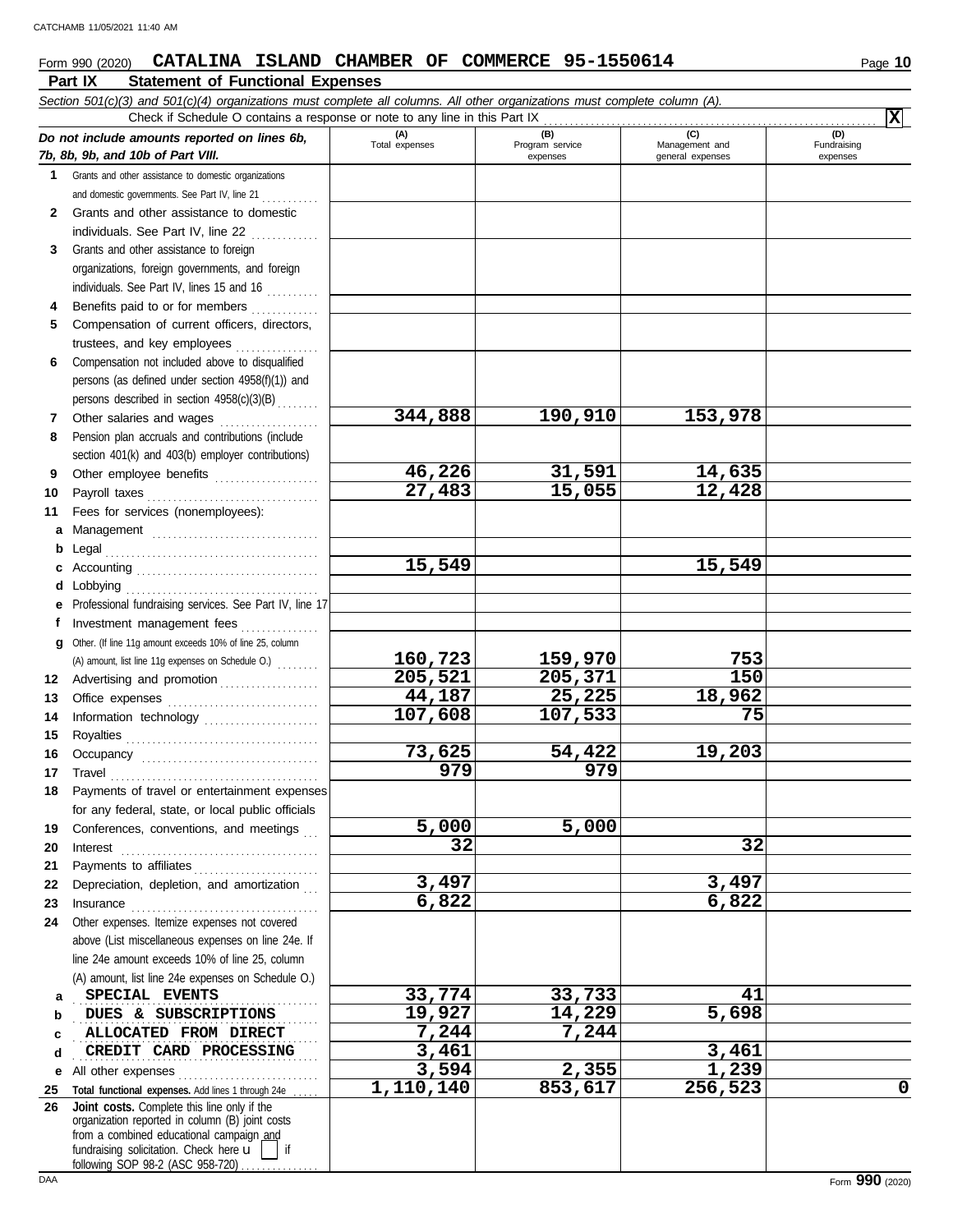## **Form 990 (2020) CATALINA ISLAND CHAMBER OF COMMERCE 95-1550614** Page 11

|                      | Part X | <b>Balance Sheet</b>                                                                                                                                                                                                                |                   |                |                  |
|----------------------|--------|-------------------------------------------------------------------------------------------------------------------------------------------------------------------------------------------------------------------------------------|-------------------|----------------|------------------|
|                      |        |                                                                                                                                                                                                                                     |                   |                |                  |
|                      |        |                                                                                                                                                                                                                                     | (A)               |                | (B)              |
|                      |        |                                                                                                                                                                                                                                     | Beginning of year |                | End of year      |
|                      | 1      | Cash-non-interest-bearing                                                                                                                                                                                                           | 106,989           | $\mathbf{1}$   | 154,187          |
|                      | 2      |                                                                                                                                                                                                                                     | 11,670            | $\overline{2}$ | 11,671           |
|                      | 3      |                                                                                                                                                                                                                                     |                   | 3              |                  |
|                      | 4      |                                                                                                                                                                                                                                     | 4,833             | 4              | 512,721          |
|                      | 5      | Loans and other receivables from any current or former officer, director,                                                                                                                                                           |                   |                |                  |
|                      |        | trustee, key employee, creator or founder, substantial contributor, or 35%                                                                                                                                                          |                   |                |                  |
|                      |        | controlled entity or family member of any of these persons                                                                                                                                                                          |                   | 5              |                  |
|                      | 6      | Loans and other receivables from other disqualified persons (as defined                                                                                                                                                             |                   |                |                  |
|                      |        | under section 4958(f)(1)), and persons described in section 4958(c)(3)(B)                                                                                                                                                           |                   | 6              |                  |
| Assets               | 7      |                                                                                                                                                                                                                                     |                   | $\overline{7}$ |                  |
|                      | 8      | Inventories for sale or use <i>communication</i> and the contract of the contract of the contract of the contract of the contract of the contract of the contract of the contract of the contract of the contract of the contract o |                   | 8              |                  |
|                      | 9      |                                                                                                                                                                                                                                     | 28,232            | 9              | 14,330           |
|                      |        | 10a Land, buildings, and equipment: cost or other                                                                                                                                                                                   |                   |                |                  |
|                      |        | <u> 169,383</u>                                                                                                                                                                                                                     |                   |                |                  |
|                      |        | 77,390<br>10 <sub>b</sub><br><b>b</b> Less: accumulated depreciation                                                                                                                                                                | $95,490$ 10c      |                | 91,993<br>84,526 |
|                      | 11     |                                                                                                                                                                                                                                     | 84,441            | 11             |                  |
|                      | 12     |                                                                                                                                                                                                                                     |                   | 12             |                  |
|                      | 13     |                                                                                                                                                                                                                                     |                   | 13             |                  |
|                      | 14     | Intangible assets                                                                                                                                                                                                                   |                   | 14             |                  |
|                      | 15     |                                                                                                                                                                                                                                     |                   | 15             |                  |
|                      | 16     |                                                                                                                                                                                                                                     | 331,655           | 16             | 869,428          |
|                      | 17     |                                                                                                                                                                                                                                     | 149,834           | 17             | 124,520          |
|                      | 18     | Grants payable                                                                                                                                                                                                                      |                   | 18             |                  |
|                      | 19     |                                                                                                                                                                                                                                     | 10,847            | 19             | 28,091           |
|                      | 20     |                                                                                                                                                                                                                                     |                   | 20             |                  |
|                      | 21     |                                                                                                                                                                                                                                     |                   | 21             |                  |
|                      | 22     | Loans and other payables to any current or former officer, director,                                                                                                                                                                |                   |                |                  |
|                      |        | trustee, key employee, creator or founder, substantial contributor, or 35%                                                                                                                                                          |                   |                |                  |
| Liabilities          |        | controlled entity or family member of any of these persons                                                                                                                                                                          |                   | 22             |                  |
|                      | 23     |                                                                                                                                                                                                                                     |                   | 23             |                  |
|                      | 24     | Unsecured notes and loans payable to unrelated third parties                                                                                                                                                                        | 150,000           | 24             | 150,000          |
|                      | 25     | Other liabilities (including federal income tax, payables to related third                                                                                                                                                          |                   |                |                  |
|                      |        | parties, and other liabilities not included on lines 17-24). Complete Part X                                                                                                                                                        |                   |                |                  |
|                      |        | of Schedule D                                                                                                                                                                                                                       | 43,669            | 25             | 161,613          |
|                      | 26     |                                                                                                                                                                                                                                     | 354,350           | 26             | 464,224          |
|                      |        | Organizations that follow FASB ASC 958, check here $\mathbf{u} \overline{X}$                                                                                                                                                        |                   |                |                  |
|                      |        | and complete lines 27, 28, 32, and 33.                                                                                                                                                                                              |                   |                |                  |
|                      | 27     | Net assets without donor restrictions                                                                                                                                                                                               | $-22,695$         | 27             | 405,204          |
|                      | 28     | Net assets with donor restrictions                                                                                                                                                                                                  |                   | 28             |                  |
| <b>Fund Balances</b> |        | Organizations that do not follow FASB ASC 958, check here u                                                                                                                                                                         |                   |                |                  |
|                      |        | and complete lines 29 through 33.                                                                                                                                                                                                   |                   |                |                  |
| Assets or            | 29     | Capital stock or trust principal, or current funds                                                                                                                                                                                  |                   | 29             |                  |
|                      | 30     | Paid-in or capital surplus, or land, building, or equipment fund                                                                                                                                                                    |                   | 30             |                  |
|                      | 31     | Retained earnings, endowment, accumulated income, or other funds                                                                                                                                                                    |                   | 31             |                  |
| ě                    | 32     | Total net assets or fund balances                                                                                                                                                                                                   | $-22,695$         | 32             | 405,204          |
|                      | 33     |                                                                                                                                                                                                                                     | 331,655           | 33             | 869,428          |

Form **990** (2020)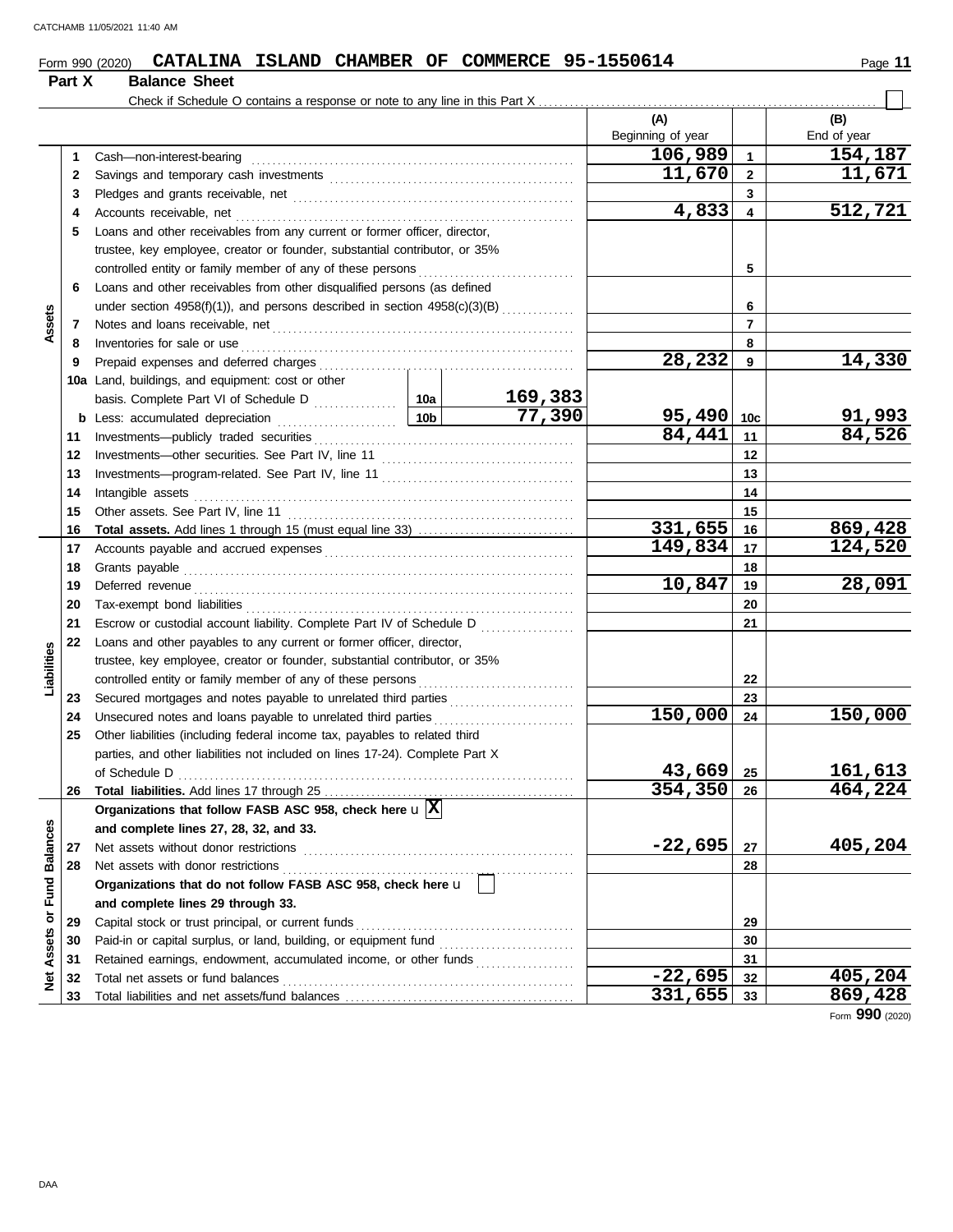|              | Form 990 (2020) CATALINA ISLAND CHAMBER OF COMMERCE 95-1550614                                                                                                                                                                |                         |                |     | Page 12         |
|--------------|-------------------------------------------------------------------------------------------------------------------------------------------------------------------------------------------------------------------------------|-------------------------|----------------|-----|-----------------|
|              | Part XI<br><b>Reconciliation of Net Assets</b>                                                                                                                                                                                |                         |                |     |                 |
|              |                                                                                                                                                                                                                               |                         |                |     |                 |
| 1            |                                                                                                                                                                                                                               | $\mathbf{1}$            | 1,509,493      |     |                 |
| $\mathbf{2}$ |                                                                                                                                                                                                                               | $\overline{2}$          | 1,110,140      |     |                 |
| 3            | Revenue less expenses. Subtract line 2 from line 1                                                                                                                                                                            | $\overline{3}$          |                |     | 399,353         |
| 4            |                                                                                                                                                                                                                               | $\overline{\mathbf{4}}$ |                |     | $-22,695$       |
| 5            | Net unrealized gains (losses) on investments [11] match and the control of the state of the state of the state of the state of the state of the state of the state of the state of the state of the state of the state of the | 5                       |                |     |                 |
| 6            |                                                                                                                                                                                                                               | 6                       |                |     |                 |
| 7            | Investment expenses                                                                                                                                                                                                           | $\overline{7}$          |                |     |                 |
| 8            | Prior period adjustments                                                                                                                                                                                                      | 8                       |                |     | 28,546          |
| 9            | Other changes in net assets or fund balances (explain on Schedule O)                                                                                                                                                          | 9                       |                |     |                 |
| 10           | Net assets or fund balances at end of year. Combine lines 3 through 9 (must equal Part X, line                                                                                                                                |                         |                |     |                 |
|              | 32, column (B))                                                                                                                                                                                                               | 10                      |                |     | 405,204         |
|              | <b>Financial Statements and Reporting</b><br>Part XII                                                                                                                                                                         |                         |                |     |                 |
|              |                                                                                                                                                                                                                               |                         |                |     |                 |
|              |                                                                                                                                                                                                                               |                         |                | Yes | No              |
| 1            | x <br>Accounting method used to prepare the Form 990:<br>Cash<br>Accrual<br>Other                                                                                                                                             |                         |                |     |                 |
|              | If the organization changed its method of accounting from a prior year or checked "Other," explain in                                                                                                                         |                         |                |     |                 |
|              | Schedule O.                                                                                                                                                                                                                   |                         |                |     |                 |
|              | 2a Were the organization's financial statements compiled or reviewed by an independent accountant?                                                                                                                            |                         | 2a             |     | X               |
|              | If "Yes," check a box below to indicate whether the financial statements for the year were compiled or                                                                                                                        |                         |                |     |                 |
|              | reviewed on a separate basis, consolidated basis, or both:                                                                                                                                                                    |                         |                |     |                 |
|              | Separate basis<br>Consolidated basis<br>Both consolidated and separate basis                                                                                                                                                  |                         |                |     |                 |
|              | <b>b</b> Were the organization's financial statements audited by an independent accountant?                                                                                                                                   |                         | 2b             |     | х               |
|              | If "Yes," check a box below to indicate whether the financial statements for the year were audited on a                                                                                                                       |                         |                |     |                 |
|              | separate basis, consolidated basis, or both:                                                                                                                                                                                  |                         |                |     |                 |
|              | Consolidated basis<br>Both consolidated and separate basis<br>Separate basis                                                                                                                                                  |                         |                |     |                 |
|              | c If "Yes" to line 2a or 2b, does the organization have a committee that assumes responsibility for oversight of                                                                                                              |                         |                |     |                 |
|              | the audit, review, or compilation of its financial statements and selection of an independent accountant?                                                                                                                     |                         | 2c             |     |                 |
|              | If the organization changed either its oversight process or selection process during the tax year, explain on                                                                                                                 |                         |                |     |                 |
|              | Schedule O.                                                                                                                                                                                                                   |                         |                |     |                 |
|              | 3a As a result of a federal award, was the organization required to undergo an audit or audits as set forth in the                                                                                                            |                         |                |     |                 |
|              | Single Audit Act and OMB Circular A-133?                                                                                                                                                                                      |                         | 3a             |     |                 |
|              | <b>b</b> If "Yes," did the organization undergo the required audit or audits? If the organization did not undergo the                                                                                                         |                         |                |     |                 |
|              | required audit or audits, explain why on Schedule O and describe any steps taken to undergo such audits                                                                                                                       |                         | 3 <sub>b</sub> |     |                 |
|              |                                                                                                                                                                                                                               |                         |                |     | Form 990 (2020) |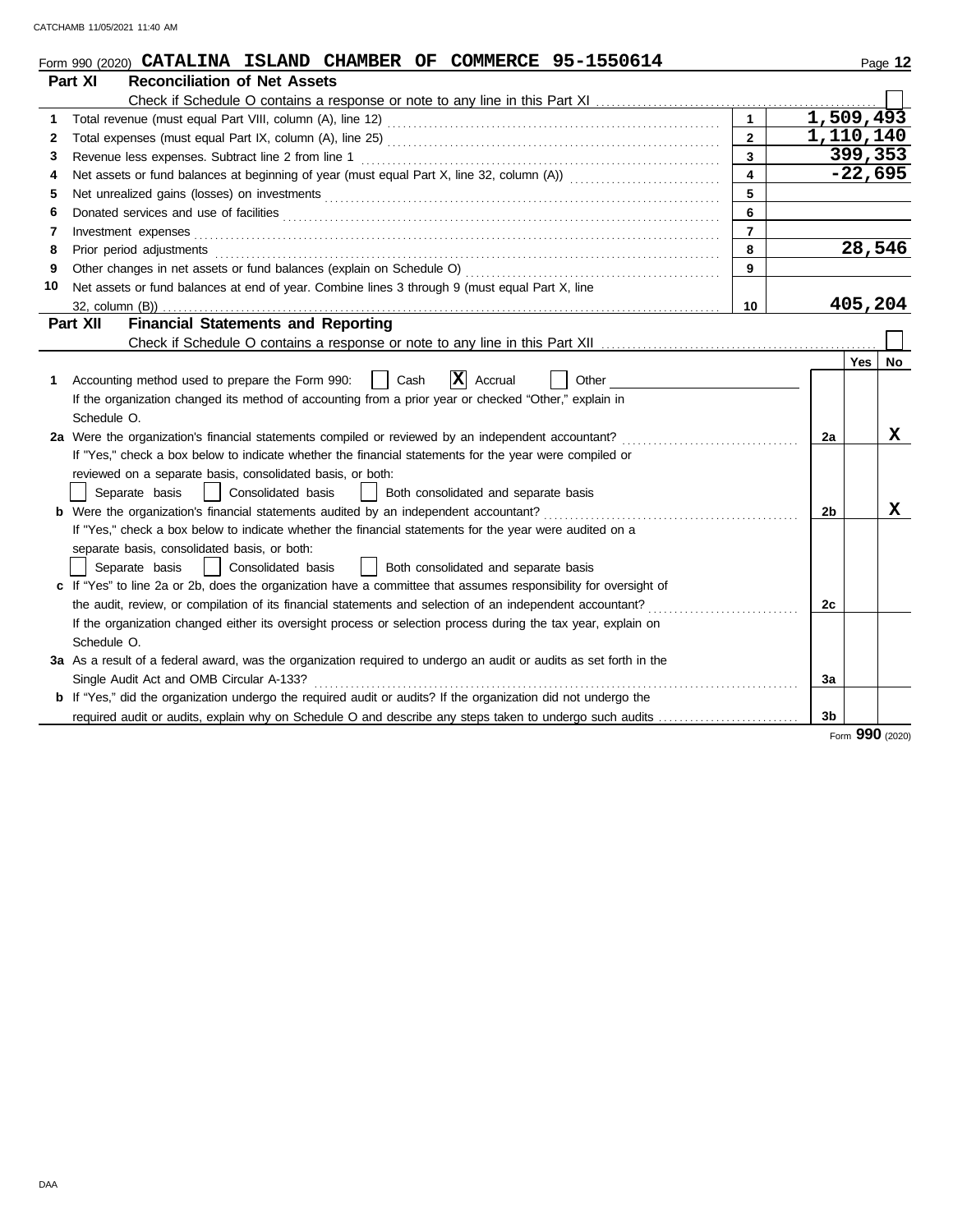|              | CATCHAMB 11/05/2021 11:40 AM<br>Form 990 (2020) <b>CATALINA</b><br>Part VII                                                                                                                                                                                                                                                                     |                                                                |                                   |                      |          |              |                                                                                                 |        | ISLAND CHAMBER OF COMMERCE 95-1550614<br>Section A. Officers, Directors, Trustees, Key Employees, and Highest Compensated Employees (continued) |                                                                    |   |                                                                 | Page 8 |
|--------------|-------------------------------------------------------------------------------------------------------------------------------------------------------------------------------------------------------------------------------------------------------------------------------------------------------------------------------------------------|----------------------------------------------------------------|-----------------------------------|----------------------|----------|--------------|-------------------------------------------------------------------------------------------------|--------|-------------------------------------------------------------------------------------------------------------------------------------------------|--------------------------------------------------------------------|---|-----------------------------------------------------------------|--------|
|              | (A)<br>Name and title                                                                                                                                                                                                                                                                                                                           | (B)<br>Average<br>hours<br>per week<br>(list any               |                                   |                      | Position | (C)          | (do not check more than one<br>box, unless person is both an<br>officer and a director/trustee) |        | (D)<br>Reportable<br>compensation<br>from the<br>organization                                                                                   | (E)<br>Reportable<br>compensation<br>from related<br>organizations |   | (F)<br>Estimated amount<br>of other<br>compensation<br>from the |        |
|              |                                                                                                                                                                                                                                                                                                                                                 | hours for<br>related<br>organizations<br>below<br>dotted line) | Individual trustee<br>or director | nstitutional trustee | Officer  | Key employee | Highest compensated<br>employee                                                                 | Former | (W-2/1099-MISC)                                                                                                                                 | (W-2/1099-MISC)                                                    |   | organization and<br>related organizations                       |        |
| (20)         | ROBERTO PERICO                                                                                                                                                                                                                                                                                                                                  |                                                                |                                   |                      |          |              |                                                                                                 |        |                                                                                                                                                 |                                                                    |   |                                                                 |        |
|              | <b>DIRECTOR</b>                                                                                                                                                                                                                                                                                                                                 | 0.25<br>0.00                                                   |                                   | х                    |          |              |                                                                                                 |        | 0                                                                                                                                               | 0                                                                  |   |                                                                 | 0      |
|              |                                                                                                                                                                                                                                                                                                                                                 |                                                                |                                   |                      |          |              |                                                                                                 |        |                                                                                                                                                 |                                                                    |   |                                                                 |        |
|              |                                                                                                                                                                                                                                                                                                                                                 |                                                                |                                   |                      |          |              |                                                                                                 |        |                                                                                                                                                 |                                                                    |   |                                                                 |        |
|              |                                                                                                                                                                                                                                                                                                                                                 |                                                                |                                   |                      |          |              |                                                                                                 |        |                                                                                                                                                 |                                                                    |   |                                                                 |        |
|              |                                                                                                                                                                                                                                                                                                                                                 |                                                                |                                   |                      |          |              |                                                                                                 |        |                                                                                                                                                 |                                                                    |   |                                                                 |        |
|              |                                                                                                                                                                                                                                                                                                                                                 |                                                                |                                   |                      |          |              |                                                                                                 |        |                                                                                                                                                 |                                                                    |   |                                                                 |        |
|              |                                                                                                                                                                                                                                                                                                                                                 |                                                                |                                   |                      |          |              |                                                                                                 |        |                                                                                                                                                 |                                                                    |   |                                                                 |        |
|              |                                                                                                                                                                                                                                                                                                                                                 |                                                                |                                   |                      |          |              |                                                                                                 |        |                                                                                                                                                 |                                                                    |   |                                                                 |        |
| 1b           | Subtotal                                                                                                                                                                                                                                                                                                                                        |                                                                |                                   |                      |          |              |                                                                                                 | u      |                                                                                                                                                 |                                                                    |   |                                                                 |        |
| c            | Total from continuation sheets to Part VII, Section A                                                                                                                                                                                                                                                                                           |                                                                |                                   |                      |          |              |                                                                                                 | u      |                                                                                                                                                 |                                                                    |   |                                                                 |        |
| $\mathbf{2}$ | Total number of individuals (including but not limited to those listed above) who received more than \$100,000 of                                                                                                                                                                                                                               |                                                                |                                   |                      |          |              |                                                                                                 | u      |                                                                                                                                                 |                                                                    |   |                                                                 |        |
|              | reportable compensation from the organization u                                                                                                                                                                                                                                                                                                 |                                                                |                                   |                      |          |              |                                                                                                 |        |                                                                                                                                                 |                                                                    |   | Yes                                                             | No     |
| 3            | Did the organization list any former officer, director, trustee, key employee, or highest compensated                                                                                                                                                                                                                                           |                                                                |                                   |                      |          |              |                                                                                                 |        |                                                                                                                                                 |                                                                    |   |                                                                 |        |
|              | For any individual listed on line 1a, is the sum of reportable compensation and other compensation from the                                                                                                                                                                                                                                     |                                                                |                                   |                      |          |              |                                                                                                 |        |                                                                                                                                                 |                                                                    | 3 |                                                                 |        |
| 4            | organization and related organizations greater than \$150,000? If "Yes," complete Schedule J for such                                                                                                                                                                                                                                           |                                                                |                                   |                      |          |              |                                                                                                 |        |                                                                                                                                                 |                                                                    |   |                                                                 |        |
| 5            | individual with a construction of the construction of the construction of the construction of the construction of the construction of the construction of the construction of the construction of the construction of the cons<br>Did any person listed on line 1a receive or accrue compensation from any unrelated organization or individual |                                                                |                                   |                      |          |              |                                                                                                 |        |                                                                                                                                                 |                                                                    | 4 |                                                                 |        |
|              |                                                                                                                                                                                                                                                                                                                                                 |                                                                |                                   |                      |          |              |                                                                                                 |        |                                                                                                                                                 |                                                                    | 5 |                                                                 |        |
|              | Section B. Independent Contractors                                                                                                                                                                                                                                                                                                              |                                                                |                                   |                      |          |              |                                                                                                 |        |                                                                                                                                                 |                                                                    |   |                                                                 |        |
| 1            | Complete this table for your five highest compensated independent contractors that received more than \$100,000 of<br>compensation from the organization. Report compensation for the calendar year ending with or within the organization's tax year.                                                                                          |                                                                |                                   |                      |          |              |                                                                                                 |        |                                                                                                                                                 |                                                                    |   |                                                                 |        |
|              |                                                                                                                                                                                                                                                                                                                                                 | (A)<br>Name and business address                               |                                   |                      |          |              |                                                                                                 |        |                                                                                                                                                 | (B)<br>Description of services                                     |   | (C)<br>Compensation                                             |        |
|              |                                                                                                                                                                                                                                                                                                                                                 |                                                                |                                   |                      |          |              |                                                                                                 |        |                                                                                                                                                 |                                                                    |   |                                                                 |        |
|              |                                                                                                                                                                                                                                                                                                                                                 |                                                                |                                   |                      |          |              |                                                                                                 |        |                                                                                                                                                 |                                                                    |   |                                                                 |        |
|              |                                                                                                                                                                                                                                                                                                                                                 |                                                                |                                   |                      |          |              |                                                                                                 |        |                                                                                                                                                 |                                                                    |   |                                                                 |        |
|              |                                                                                                                                                                                                                                                                                                                                                 |                                                                |                                   |                      |          |              |                                                                                                 |        |                                                                                                                                                 |                                                                    |   |                                                                 |        |
|              |                                                                                                                                                                                                                                                                                                                                                 |                                                                |                                   |                      |          |              |                                                                                                 |        |                                                                                                                                                 |                                                                    |   |                                                                 |        |
| 2            | Total number of independent contractors (including but not limited to those listed above) who<br>$0.400000 + 4.00$                                                                                                                                                                                                                              |                                                                |                                   |                      |          |              |                                                                                                 |        |                                                                                                                                                 |                                                                    |   |                                                                 |        |

|--|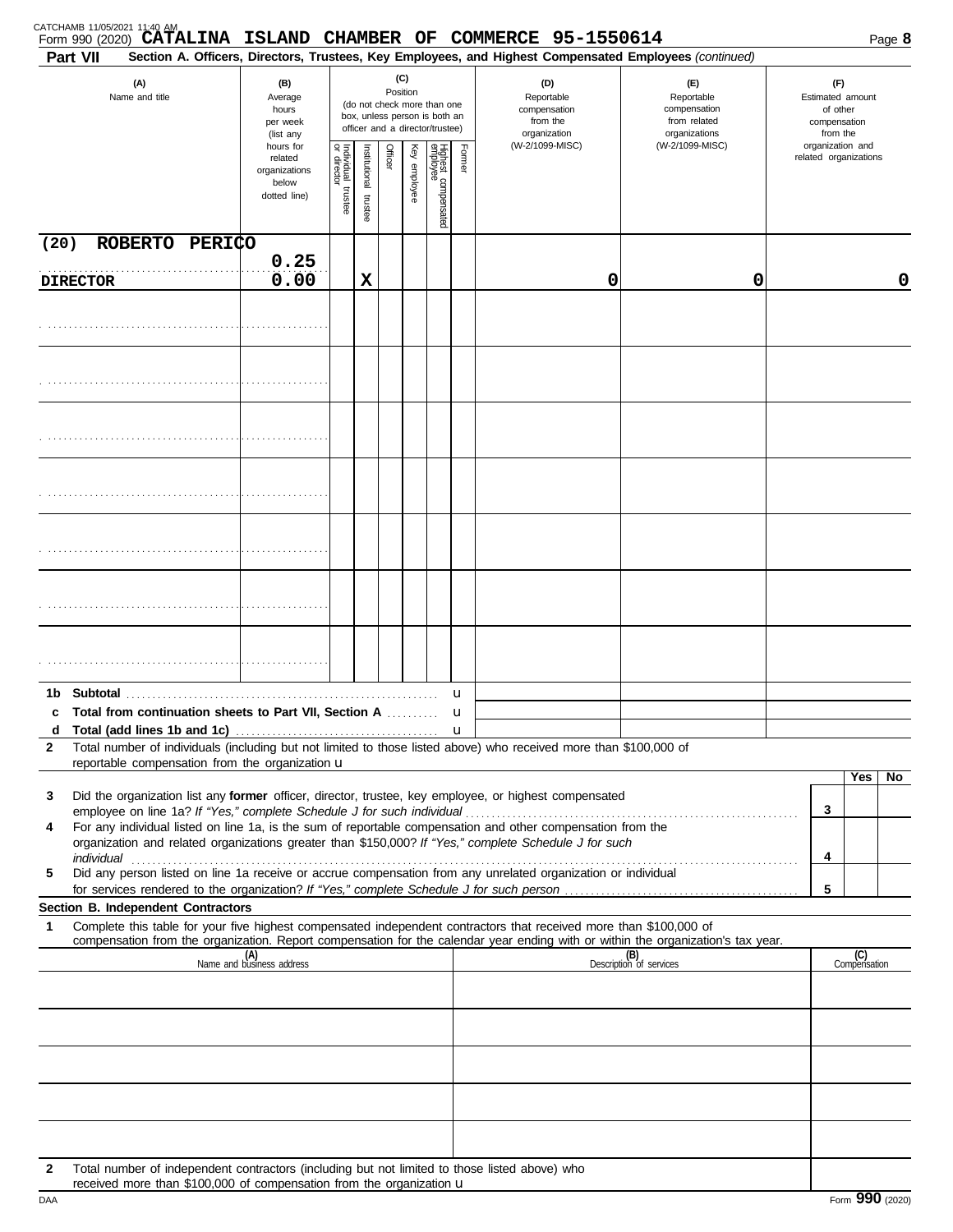|    | <b>SCHEDULE D</b>                         |                                                                                                                                                                                            |                                   | <b>Supplemental Financial Statements</b>           |    | OMB No. 1545-0047               |
|----|-------------------------------------------|--------------------------------------------------------------------------------------------------------------------------------------------------------------------------------------------|-----------------------------------|----------------------------------------------------|----|---------------------------------|
|    | (Form 990)                                | u Complete if the organization answered "Yes" on Form 990,                                                                                                                                 |                                   |                                                    |    |                                 |
|    | Department of the Treasury                | Part IV, line 6, 7, 8, 9, 10, 11a, 11b, 11c, 11d, 11e, 11f, 12a, or 12b.                                                                                                                   | u Attach to Form 990.             |                                                    |    | Open to Public                  |
|    | Internal Revenue Service                  | <b>u</b> Go to www.irs.gov/Form990 for instructions and the latest information.                                                                                                            |                                   |                                                    |    | <b>Inspection</b>               |
|    | Name of the organization                  |                                                                                                                                                                                            |                                   |                                                    |    | Employer identification number  |
|    |                                           | CATALINA ISLAND CHAMBER OF COMMERCE                                                                                                                                                        |                                   |                                                    |    |                                 |
|    | AND VISITORS BUREAU                       |                                                                                                                                                                                            |                                   |                                                    |    | 95-1550614                      |
|    | Part I                                    | Organizations Maintaining Donor Advised Funds or Other Similar Funds or Accounts.<br>Complete if the organization answered "Yes" on Form 990, Part IV, line 6.                             |                                   |                                                    |    |                                 |
|    |                                           |                                                                                                                                                                                            |                                   | (a) Donor advised funds                            |    | (b) Funds and other accounts    |
| 1  | Total number at end of year               |                                                                                                                                                                                            | and the control of the control of |                                                    |    |                                 |
| 2  |                                           | Aggregate value of contributions to (during year)                                                                                                                                          |                                   |                                                    |    |                                 |
| 3  |                                           |                                                                                                                                                                                            |                                   |                                                    |    |                                 |
| 4  |                                           |                                                                                                                                                                                            |                                   |                                                    |    |                                 |
| 5  |                                           | Did the organization inform all donors and donor advisors in writing that the assets held in donor advised                                                                                 |                                   |                                                    |    |                                 |
|    |                                           |                                                                                                                                                                                            |                                   |                                                    |    | Yes<br>No                       |
| 6  |                                           | Did the organization inform all grantees, donors, and donor advisors in writing that grant funds can be used                                                                               |                                   |                                                    |    |                                 |
|    |                                           | only for charitable purposes and not for the benefit of the donor or donor advisor, or for any other purpose                                                                               |                                   |                                                    |    |                                 |
|    | Part II                                   | <b>Conservation Easements.</b>                                                                                                                                                             |                                   |                                                    |    | <b>Yes</b><br>No                |
|    |                                           | Complete if the organization answered "Yes" on Form 990, Part IV, line 7.                                                                                                                  |                                   |                                                    |    |                                 |
| 1. |                                           | Purpose(s) of conservation easements held by the organization (check all that apply).                                                                                                      |                                   |                                                    |    |                                 |
|    |                                           | Preservation of land for public use (for example, recreation or education)                                                                                                                 |                                   | Preservation of a historically important land area |    |                                 |
|    | Protection of natural habitat             |                                                                                                                                                                                            |                                   | Preservation of a certified historic structure     |    |                                 |
|    | Preservation of open space                |                                                                                                                                                                                            |                                   |                                                    |    |                                 |
| 2  |                                           | Complete lines 2a through 2d if the organization held a qualified conservation contribution in the form of a conservation                                                                  |                                   |                                                    |    |                                 |
|    | easement on the last day of the tax year. |                                                                                                                                                                                            |                                   |                                                    |    | Held at the End of the Tax Year |
| а  |                                           |                                                                                                                                                                                            |                                   |                                                    | 2a |                                 |
| b  |                                           |                                                                                                                                                                                            |                                   |                                                    | 2b |                                 |
| c  |                                           | Number of conservation easements on a certified historic structure included in (a) [[[[[[[[[[[[[[[[[[[[[[[]]]]]]]                                                                          |                                   |                                                    | 2c |                                 |
| d  |                                           | Number of conservation easements included in (c) acquired after 7/25/06, and not on a                                                                                                      |                                   |                                                    |    |                                 |
| 3  |                                           | historic structure listed in the National Register<br>Number of conservation easements modified, transferred, released, extinguished, or terminated by the organization during the         |                                   |                                                    | 2d |                                 |
|    | tax year $\mathbf u$                      |                                                                                                                                                                                            |                                   |                                                    |    |                                 |
|    |                                           | Number of states where property subject to conservation easement is located <b>u</b>                                                                                                       |                                   |                                                    |    |                                 |
| 5  |                                           | Does the organization have a written policy regarding the periodic monitoring, inspection, handling of                                                                                     |                                   |                                                    |    |                                 |
|    |                                           | violations, and enforcement of the conservation easements it holds?                                                                                                                        |                                   |                                                    |    | Yes<br><b>No</b>                |
| 6  |                                           | Staff and volunteer hours devoted to monitoring, inspecting, handling of violations, and enforcing conservation easements during the year                                                  |                                   |                                                    |    |                                 |
|    | $\mathbf{u}$                              |                                                                                                                                                                                            |                                   |                                                    |    |                                 |
| 7  |                                           | Amount of expenses incurred in monitoring, inspecting, handling of violations, and enforcing conservation easements during the year                                                        |                                   |                                                    |    |                                 |
|    | $\mathbf{u}$ \$                           |                                                                                                                                                                                            |                                   |                                                    |    |                                 |
| 8  |                                           | Does each conservation easement reported on line 2(d) above satisfy the requirements of section 170(h)(4)(B)(i)                                                                            |                                   |                                                    |    |                                 |
|    |                                           |                                                                                                                                                                                            |                                   |                                                    |    | Yes<br>No                       |
| 9  |                                           | In Part XIII, describe how the organization reports conservation easements in its revenue and expense statement and                                                                        |                                   |                                                    |    |                                 |
|    |                                           | balance sheet, and include, if applicable, the text of the footnote to the organization's financial statements that describes the<br>organization's accounting for conservation easements. |                                   |                                                    |    |                                 |
|    | Part III                                  | Organizations Maintaining Collections of Art, Historical Treasures, or Other Similar Assets.                                                                                               |                                   |                                                    |    |                                 |
|    |                                           | Complete if the organization answered "Yes" on Form 990, Part IV, line 8.                                                                                                                  |                                   |                                                    |    |                                 |
|    |                                           | 1a If the organization elected, as permitted under FASB ASC 958, not to report in its revenue statement and balance sheet works                                                            |                                   |                                                    |    |                                 |
|    |                                           | of art, historical treasures, or other similar assets held for public exhibition, education, or research in furtherance of public                                                          |                                   |                                                    |    |                                 |
|    |                                           | service, provide in Part XIII the text of the footnote to its financial statements that describes these items.                                                                             |                                   |                                                    |    |                                 |
| b  |                                           | If the organization elected, as permitted under FASB ASC 958, to report in its revenue statement and balance sheet works of                                                                |                                   |                                                    |    |                                 |
|    |                                           | art, historical treasures, or other similar assets held for public exhibition, education, or research in furtherance of public service,                                                    |                                   |                                                    |    |                                 |
|    |                                           | provide the following amounts relating to these items:                                                                                                                                     |                                   |                                                    |    |                                 |
|    |                                           |                                                                                                                                                                                            |                                   |                                                    |    | $\mathbf{u}$ \$                 |
| 2  |                                           | If the organization received or held works of art, historical treasures, or other similar assets for financial gain, provide the                                                           |                                   |                                                    |    |                                 |
|    |                                           | following amounts required to be reported under FASB ASC 958 relating to these items:                                                                                                      |                                   |                                                    |    |                                 |
|    |                                           |                                                                                                                                                                                            |                                   |                                                    |    |                                 |
|    |                                           |                                                                                                                                                                                            |                                   |                                                    |    |                                 |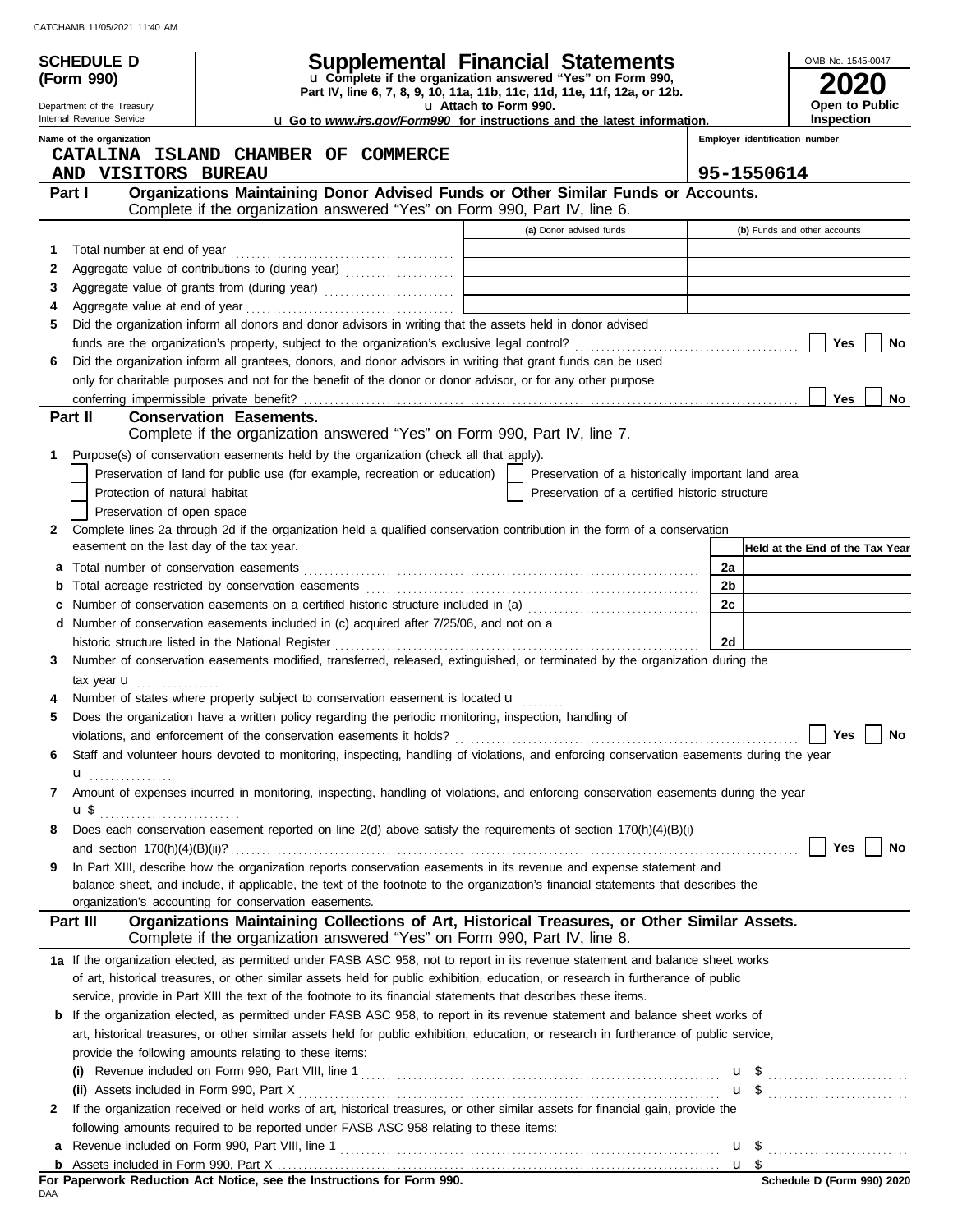|   | Schedule D (Form 990) 2020 CATALINA ISLAND CHAMBER OF COMMERCE 95-1550614                                                                                                                                                            |                         |                          |                         |                 |                      |                | Page 2              |
|---|--------------------------------------------------------------------------------------------------------------------------------------------------------------------------------------------------------------------------------------|-------------------------|--------------------------|-------------------------|-----------------|----------------------|----------------|---------------------|
|   | Organizations Maintaining Collections of Art, Historical Treasures, or Other Similar Assets (continued)<br>Part III                                                                                                                  |                         |                          |                         |                 |                      |                |                     |
| 3 | Using the organization's acquisition, accession, and other records, check any of the following that make significant use of its<br>collection items (check all that apply):                                                          |                         |                          |                         |                 |                      |                |                     |
| a | Public exhibition                                                                                                                                                                                                                    | d                       | Loan or exchange program |                         |                 |                      |                |                     |
| b | Scholarly research                                                                                                                                                                                                                   | e                       |                          |                         |                 |                      |                |                     |
| c | Preservation for future generations                                                                                                                                                                                                  |                         |                          |                         |                 |                      |                |                     |
|   | Provide a description of the organization's collections and explain how they further the organization's exempt purpose in Part<br>XIII.                                                                                              |                         |                          |                         |                 |                      |                |                     |
|   |                                                                                                                                                                                                                                      |                         |                          |                         |                 |                      |                |                     |
| 5 | During the year, did the organization solicit or receive donations of art, historical treasures, or other similar                                                                                                                    |                         |                          |                         |                 |                      | Yes            | No                  |
|   | <b>Escrow and Custodial Arrangements.</b><br><b>Part IV</b>                                                                                                                                                                          |                         |                          |                         |                 |                      |                |                     |
|   | Complete if the organization answered "Yes" on Form 990, Part IV, line 9, or reported an amount on Form<br>990, Part X, line 21.                                                                                                     |                         |                          |                         |                 |                      |                |                     |
|   | 1a Is the organization an agent, trustee, custodian or other intermediary for contributions or other assets not                                                                                                                      |                         |                          |                         |                 |                      |                |                     |
|   |                                                                                                                                                                                                                                      |                         |                          |                         |                 |                      | Yes            | No                  |
|   | b If "Yes," explain the arrangement in Part XIII and complete the following table:                                                                                                                                                   |                         |                          |                         |                 |                      |                |                     |
|   |                                                                                                                                                                                                                                      |                         |                          |                         |                 |                      | Amount         |                     |
|   | c Beginning balance <b>contract to the contract of the set of the contract of the contract of the contract of the contract of the contract of the contract of the contract of the contract of the contract of the contract of th</b> |                         |                          |                         |                 | 1с                   |                |                     |
|   |                                                                                                                                                                                                                                      |                         |                          |                         |                 | 1d                   |                |                     |
|   |                                                                                                                                                                                                                                      |                         |                          |                         |                 | 1e                   |                |                     |
| f | Ending balance <i>communical contract contract contract contract contract contract contract contract contract contract contract contract contract contract contract contract contract contract contract contract contract contra</i> |                         |                          |                         |                 | 1f                   |                |                     |
|   |                                                                                                                                                                                                                                      |                         |                          |                         |                 |                      | Yes            | <b>No</b>           |
|   |                                                                                                                                                                                                                                      |                         |                          |                         |                 |                      |                |                     |
|   | <b>Endowment Funds.</b><br><b>Part V</b>                                                                                                                                                                                             |                         |                          |                         |                 |                      |                |                     |
|   | Complete if the organization answered "Yes" on Form 990, Part IV, line 10.                                                                                                                                                           |                         |                          |                         |                 |                      |                |                     |
|   |                                                                                                                                                                                                                                      | (a) Current year        | (b) Prior year           | (c) Two years back      |                 | (d) Three years back |                | (e) Four years back |
|   | 1a Beginning of year balance                                                                                                                                                                                                         |                         |                          |                         |                 |                      |                |                     |
|   | <b>b</b> Contributions                                                                                                                                                                                                               |                         |                          |                         |                 |                      |                |                     |
|   | c Net investment earnings, gains, and                                                                                                                                                                                                |                         |                          |                         |                 |                      |                |                     |
|   |                                                                                                                                                                                                                                      |                         |                          |                         |                 |                      |                |                     |
|   | d Grants or scholarships                                                                                                                                                                                                             |                         |                          |                         |                 |                      |                |                     |
|   | e Other expenditures for facilities and                                                                                                                                                                                              |                         |                          |                         |                 |                      |                |                     |
|   |                                                                                                                                                                                                                                      |                         |                          |                         |                 |                      |                |                     |
|   | f Administrative expenses                                                                                                                                                                                                            |                         |                          |                         |                 |                      |                |                     |
|   |                                                                                                                                                                                                                                      |                         |                          |                         |                 |                      |                |                     |
|   | 2 Provide the estimated percentage of the current year end balance (line 1g, column (a)) held as:                                                                                                                                    |                         |                          |                         |                 |                      |                |                     |
|   | a Board designated or quasi-endowment u                                                                                                                                                                                              |                         |                          |                         |                 |                      |                |                     |
|   | <b>b</b> Permanent endowment <b>u</b> %                                                                                                                                                                                              |                         |                          |                         |                 |                      |                |                     |
|   | c Term endowment <b>u</b> %                                                                                                                                                                                                          |                         |                          |                         |                 |                      |                |                     |
|   | The percentages on lines 2a, 2b, and 2c should equal 100%.                                                                                                                                                                           |                         |                          |                         |                 |                      |                |                     |
|   | 3a Are there endowment funds not in the possession of the organization that are held and administered for the                                                                                                                        |                         |                          |                         |                 |                      |                |                     |
|   | organization by:                                                                                                                                                                                                                     |                         |                          |                         |                 |                      |                | Yes  <br>No.        |
|   |                                                                                                                                                                                                                                      |                         |                          |                         |                 |                      | 3a(i)          |                     |
|   | (ii) Related organizations <b>constants</b> and constant of the constant of the constant of the constant of the constant of the constant of the constant of the constant of the constant of the constant of the constant of the con  |                         |                          |                         |                 |                      | 3a(ii)         |                     |
|   |                                                                                                                                                                                                                                      |                         |                          |                         |                 |                      | 3b             |                     |
|   | Describe in Part XIII the intended uses of the organization's endowment funds.                                                                                                                                                       |                         |                          |                         |                 |                      |                |                     |
|   | Land, Buildings, and Equipment.<br>Part VI                                                                                                                                                                                           |                         |                          |                         |                 |                      |                |                     |
|   | Complete if the organization answered "Yes" on Form 990, Part IV, line 11a. See Form 990, Part X, line 10.                                                                                                                           |                         |                          |                         |                 |                      |                |                     |
|   | Description of property                                                                                                                                                                                                              | (a) Cost or other basis |                          | (b) Cost or other basis | (c) Accumulated |                      | (d) Book value |                     |
|   |                                                                                                                                                                                                                                      | (investment)            |                          | (other)                 | depreciation    |                      |                |                     |
|   |                                                                                                                                                                                                                                      |                         |                          |                         |                 |                      |                |                     |
|   |                                                                                                                                                                                                                                      |                         |                          |                         |                 |                      |                |                     |
|   | c Leasehold improvements                                                                                                                                                                                                             |                         |                          |                         |                 |                      |                |                     |
|   |                                                                                                                                                                                                                                      |                         |                          |                         |                 |                      |                |                     |
|   |                                                                                                                                                                                                                                      |                         |                          |                         |                 |                      |                |                     |
|   | Total. Add lines 1a through 1e. (Column (d) must equal Form 990, Part X, column (B), line 10c.)                                                                                                                                      |                         |                          |                         |                 | u                    |                |                     |

**Schedule D (Form 990) 2020**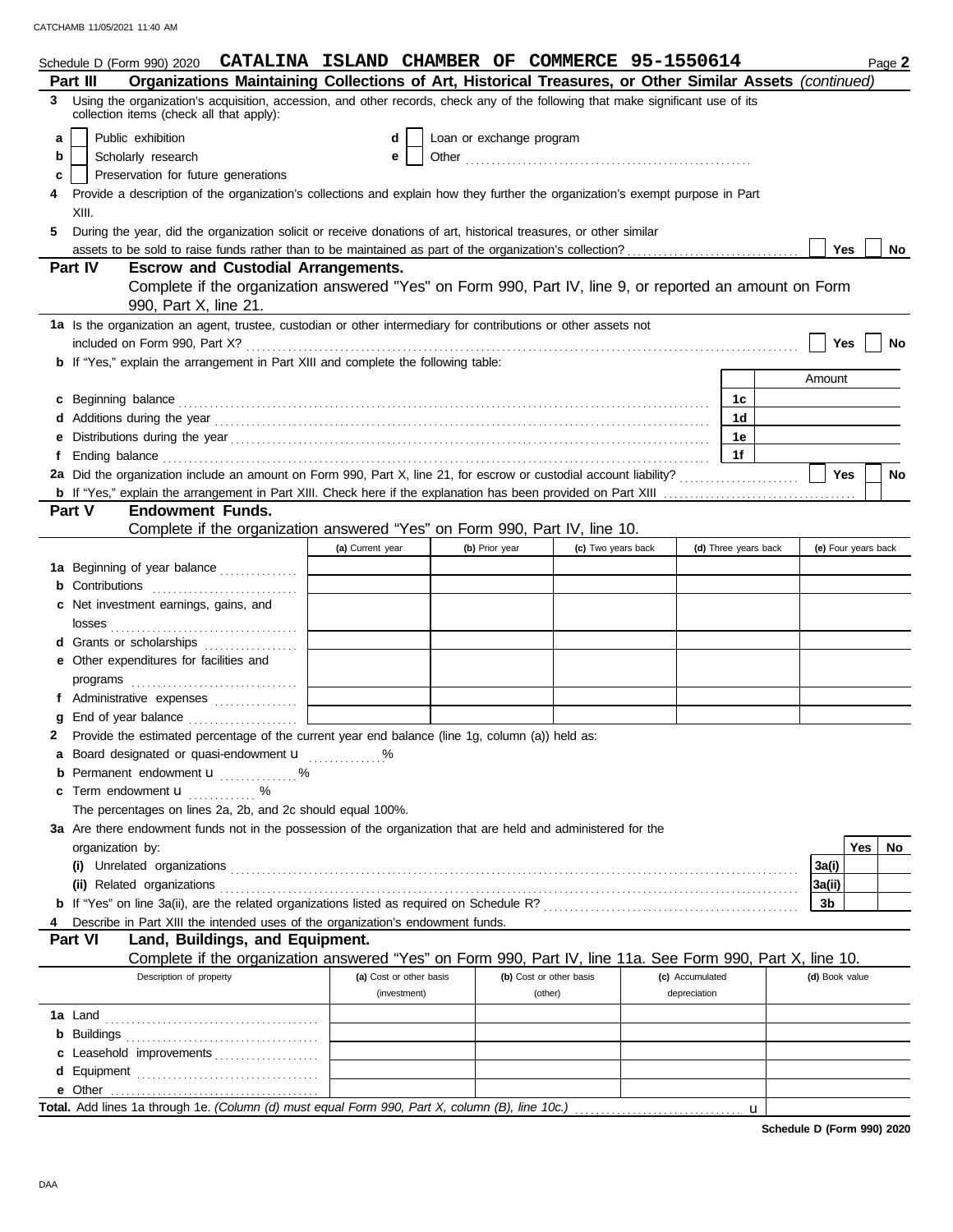|                           | Schedule D (Form 990) 2020                                                                                  | CATALINA ISLAND                                                         |                 | CHAMBER OF COMMERCE 95-1550614 |                                                                                                            |                | Page 3           |
|---------------------------|-------------------------------------------------------------------------------------------------------------|-------------------------------------------------------------------------|-----------------|--------------------------------|------------------------------------------------------------------------------------------------------------|----------------|------------------|
| Part VII                  | <b>Investments - Other Securities.</b>                                                                      |                                                                         |                 |                                |                                                                                                            |                |                  |
|                           |                                                                                                             |                                                                         |                 |                                | Complete if the organization answered "Yes" on Form 990, Part IV, line 11b. See Form 990, Part X, line 12. |                |                  |
|                           |                                                                                                             | (a) Description of security or category<br>(including name of security) |                 | (b) Book value                 | (c) Method of valuation:<br>Cost or end-of-year market value                                               |                |                  |
|                           |                                                                                                             |                                                                         |                 |                                |                                                                                                            |                |                  |
| (1) Financial derivatives |                                                                                                             |                                                                         |                 |                                |                                                                                                            |                |                  |
| $(3)$ Other               |                                                                                                             |                                                                         |                 |                                |                                                                                                            |                |                  |
| $(A)$ .                   |                                                                                                             |                                                                         |                 |                                |                                                                                                            |                |                  |
| (B)                       |                                                                                                             |                                                                         |                 |                                |                                                                                                            |                |                  |
| (C)                       |                                                                                                             |                                                                         |                 |                                |                                                                                                            |                |                  |
| (D)                       |                                                                                                             |                                                                         |                 |                                |                                                                                                            |                |                  |
| (E)                       |                                                                                                             |                                                                         |                 |                                |                                                                                                            |                |                  |
| (F)                       |                                                                                                             |                                                                         |                 |                                |                                                                                                            |                |                  |
| (G)                       |                                                                                                             |                                                                         |                 |                                |                                                                                                            |                |                  |
| (H)                       |                                                                                                             |                                                                         |                 |                                |                                                                                                            |                |                  |
| Part VIII                 | Total. (Column (b) must equal Form 990, Part X, col. (B) line 12.)<br><b>Investments - Program Related.</b> |                                                                         | u               |                                |                                                                                                            |                |                  |
|                           |                                                                                                             |                                                                         |                 |                                | Complete if the organization answered "Yes" on Form 990, Part IV, line 11c. See Form 990, Part X, line 13. |                |                  |
|                           |                                                                                                             | (a) Description of investment                                           |                 | (b) Book value                 | (c) Method of valuation:                                                                                   |                |                  |
|                           |                                                                                                             |                                                                         |                 |                                | Cost or end-of-year market value                                                                           |                |                  |
| (1)                       |                                                                                                             |                                                                         |                 |                                |                                                                                                            |                |                  |
| (2)                       |                                                                                                             |                                                                         |                 |                                |                                                                                                            |                |                  |
| (3)                       |                                                                                                             |                                                                         |                 |                                |                                                                                                            |                |                  |
| (4)                       |                                                                                                             |                                                                         |                 |                                |                                                                                                            |                |                  |
| (5)                       |                                                                                                             |                                                                         |                 |                                |                                                                                                            |                |                  |
| (6)                       |                                                                                                             |                                                                         |                 |                                |                                                                                                            |                |                  |
| (7)                       |                                                                                                             |                                                                         |                 |                                |                                                                                                            |                |                  |
| (8)                       |                                                                                                             |                                                                         |                 |                                |                                                                                                            |                |                  |
| (9)                       | Total. (Column (b) must equal Form 990, Part X, col. (B) line 13.)                                          |                                                                         | . <b>u</b>      |                                |                                                                                                            |                |                  |
| Part IX                   | <b>Other Assets.</b>                                                                                        |                                                                         |                 |                                |                                                                                                            |                |                  |
|                           |                                                                                                             |                                                                         |                 |                                | Complete if the organization answered "Yes" on Form 990, Part IV, line 11d. See Form 990, Part X, line 15. |                |                  |
|                           |                                                                                                             |                                                                         | (a) Description |                                |                                                                                                            | (b) Book value |                  |
| (1)                       |                                                                                                             |                                                                         |                 |                                |                                                                                                            |                |                  |
| (2)                       |                                                                                                             |                                                                         |                 |                                |                                                                                                            |                |                  |
| (3)                       |                                                                                                             |                                                                         |                 |                                |                                                                                                            |                |                  |
| (4)                       |                                                                                                             |                                                                         |                 |                                |                                                                                                            |                |                  |
| (5)                       |                                                                                                             |                                                                         |                 |                                |                                                                                                            |                |                  |
| (6)                       |                                                                                                             |                                                                         |                 |                                |                                                                                                            |                |                  |
| (7)                       |                                                                                                             |                                                                         |                 |                                |                                                                                                            |                |                  |
| (8)<br>(9)                |                                                                                                             |                                                                         |                 |                                |                                                                                                            |                |                  |
|                           | Total. (Column (b) must equal Form 990, Part X, col. (B) line 15.)                                          |                                                                         |                 |                                | u                                                                                                          |                |                  |
| Part X                    | Other Liabilities.                                                                                          |                                                                         |                 |                                |                                                                                                            |                |                  |
|                           |                                                                                                             |                                                                         |                 |                                | Complete if the organization answered "Yes" on Form 990, Part IV, line 11e or 11f. See Form 990, Part X,   |                |                  |
|                           | line 25.                                                                                                    |                                                                         |                 |                                |                                                                                                            |                |                  |
| 1.                        |                                                                                                             | (a) Description of liability                                            |                 |                                |                                                                                                            | (b) Book value |                  |
| (1)                       | Federal income taxes                                                                                        |                                                                         |                 |                                |                                                                                                            |                |                  |
| (2)                       | SBA PPP LOAN                                                                                                |                                                                         |                 |                                |                                                                                                            |                | 99,306<br>62,307 |
| ACCRUED<br>(3)            | WAGES                                                                                                       |                                                                         |                 |                                |                                                                                                            |                |                  |
| (4)                       |                                                                                                             |                                                                         |                 |                                |                                                                                                            |                |                  |
| (5)<br>(6)                |                                                                                                             |                                                                         |                 |                                |                                                                                                            |                |                  |
| (7)                       |                                                                                                             |                                                                         |                 |                                |                                                                                                            |                |                  |
| (8)                       |                                                                                                             |                                                                         |                 |                                |                                                                                                            |                |                  |
| (9)                       |                                                                                                             |                                                                         |                 |                                |                                                                                                            |                |                  |
|                           | Total. (Column (b) must equal Form 990, Part X, col. (B) line 25.)                                          |                                                                         |                 |                                | u                                                                                                          |                | 161, 613         |

Liability for uncertain tax positions. In Part XIII, provide the text of the footnote to the organization's financial statements that reports the **2.** organization's liability for uncertain tax positions under FASB ASC 740. Check here if the text of the footnote has been provided in Part XIII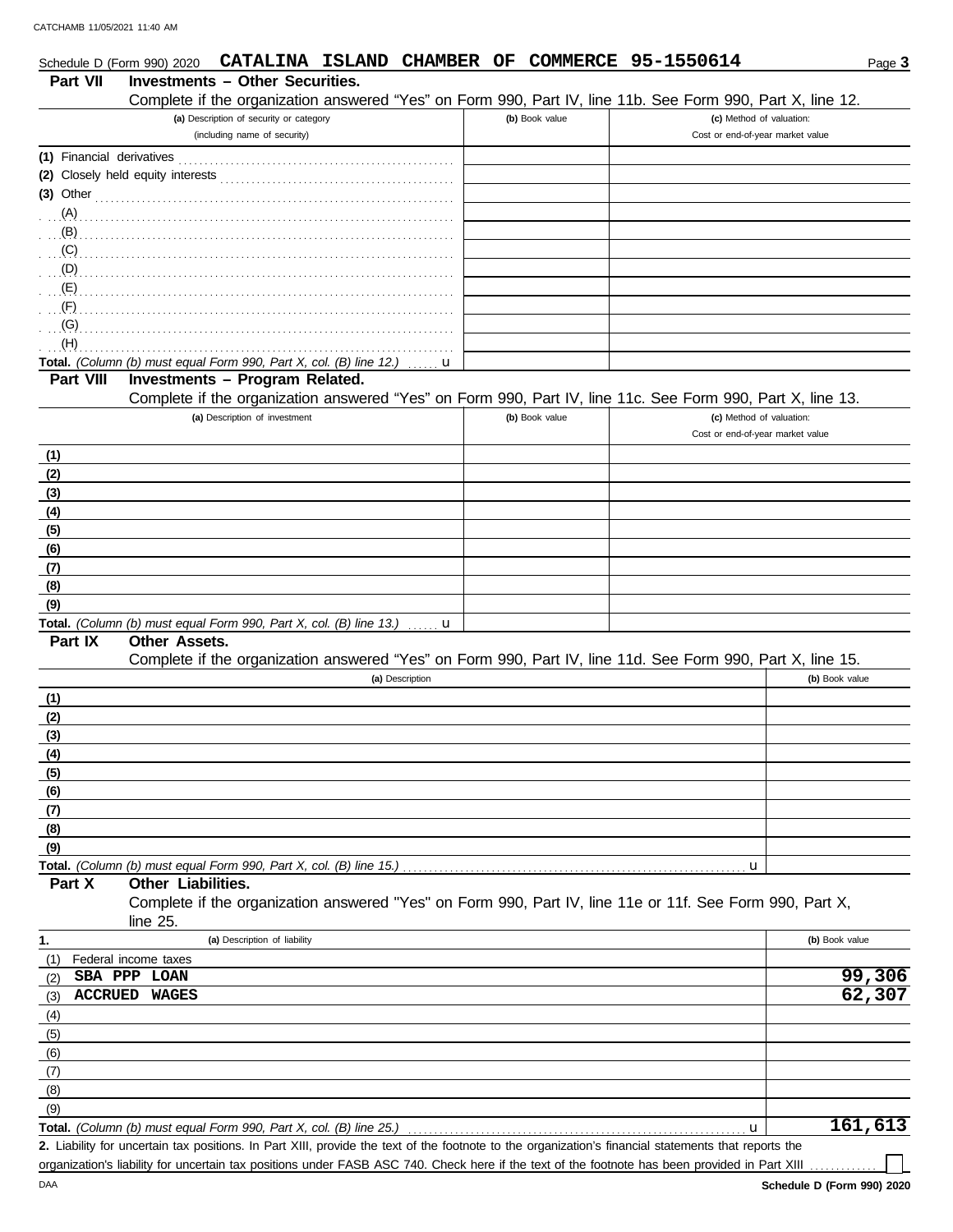| Schedule D (Form 990) 2020 CATALINA ISLAND CHAMBER OF COMMERCE 95-1550614                                                                                                                                                      |                |              | Page 4    |
|--------------------------------------------------------------------------------------------------------------------------------------------------------------------------------------------------------------------------------|----------------|--------------|-----------|
| Reconciliation of Revenue per Audited Financial Statements With Revenue per Return.<br>Part XI                                                                                                                                 |                |              |           |
| Complete if the organization answered "Yes" on Form 990, Part IV, line 12a.                                                                                                                                                    |                |              |           |
| 1                                                                                                                                                                                                                              |                | $\mathbf{1}$ | 1,509,493 |
| Amounts included on line 1 but not on Form 990, Part VIII, line 12:<br>2                                                                                                                                                       |                |              |           |
|                                                                                                                                                                                                                                | 2a             |              |           |
| b                                                                                                                                                                                                                              | 2 <sub>b</sub> |              |           |
|                                                                                                                                                                                                                                | 2c             |              |           |
| d                                                                                                                                                                                                                              | 2d             |              |           |
| Add lines 2a through 2d [11, 12] Add [12] Add lines 2a through 2d [12] Add lines 2a through 2d [12] Add lines 2a through 2d [12] Add and the set of the set of the set of the set of the set of the set of the set of the set  |                | 2e           |           |
| 3                                                                                                                                                                                                                              |                | 3            | 1,509,493 |
| Amounts included on Form 990, Part VIII, line 12, but not on line 1:                                                                                                                                                           |                |              |           |
|                                                                                                                                                                                                                                | 4а             |              |           |
|                                                                                                                                                                                                                                | 4b             |              |           |
| c Add lines 4a and 4b (a) and the contract of the state of the state of the state of the state of the state of the state of the state of the state of the state of the state of the state of the state of the state of the sta |                | 4c           |           |
|                                                                                                                                                                                                                                |                | 5            | 1,509,493 |
| Reconciliation of Expenses per Audited Financial Statements With Expenses per Return.<br>Part XII                                                                                                                              |                |              |           |
| Complete if the organization answered "Yes" on Form 990, Part IV, line 12a.                                                                                                                                                    |                |              |           |
| 1                                                                                                                                                                                                                              |                | 1            | 1,110,140 |
| Amounts included on line 1 but not on Form 990, Part IX, line 25:<br>2                                                                                                                                                         |                |              |           |
|                                                                                                                                                                                                                                | 2a             |              |           |
|                                                                                                                                                                                                                                | 2 <sub>b</sub> |              |           |
| Other losses <b>contracts Other losses contracts CO</b>                                                                                                                                                                        | 2c             |              |           |
|                                                                                                                                                                                                                                | 2d             |              |           |
|                                                                                                                                                                                                                                |                | 2e           |           |
| 3                                                                                                                                                                                                                              |                | 3            | 1,110,140 |
| Amounts included on Form 990, Part IX, line 25, but not on line 1:                                                                                                                                                             |                |              |           |
| a Investment expenses not included on Form 990, Part VIII, line 7b                                                                                                                                                             | 4a             |              |           |
|                                                                                                                                                                                                                                | 4b             |              |           |
| c Add lines 4a and 4b (a) and the contract of the contract of the contract of the contract of the contract of the contract of the contract of the contract of the contract of the contract of the contract of the contract of  |                | 4c           |           |
|                                                                                                                                                                                                                                |                | 5            | 1,110,140 |
| Part XIII Supplemental Information.                                                                                                                                                                                            |                |              |           |
| Provide the descriptions required for Part II, lines 3, 5, and 9; Part III, lines 1a and 4; Part IV, lines 1b and 2b; Part V, line 4; Part X, line                                                                             |                |              |           |
| 2; Part XI, lines 2d and 4b; and Part XII, lines 2d and 4b. Also complete this part to provide any additional information.                                                                                                     |                |              |           |
|                                                                                                                                                                                                                                |                |              |           |
|                                                                                                                                                                                                                                |                |              |           |
|                                                                                                                                                                                                                                |                |              |           |
|                                                                                                                                                                                                                                |                |              |           |
|                                                                                                                                                                                                                                |                |              |           |
|                                                                                                                                                                                                                                |                |              |           |
|                                                                                                                                                                                                                                |                |              |           |
|                                                                                                                                                                                                                                |                |              |           |
|                                                                                                                                                                                                                                |                |              |           |
|                                                                                                                                                                                                                                |                |              |           |
|                                                                                                                                                                                                                                |                |              |           |
|                                                                                                                                                                                                                                |                |              |           |
|                                                                                                                                                                                                                                |                |              |           |
|                                                                                                                                                                                                                                |                |              |           |
|                                                                                                                                                                                                                                |                |              |           |
|                                                                                                                                                                                                                                |                |              |           |
|                                                                                                                                                                                                                                |                |              |           |
|                                                                                                                                                                                                                                |                |              |           |
|                                                                                                                                                                                                                                |                |              |           |
|                                                                                                                                                                                                                                |                |              |           |
|                                                                                                                                                                                                                                |                |              |           |
|                                                                                                                                                                                                                                |                |              |           |
|                                                                                                                                                                                                                                |                |              |           |
|                                                                                                                                                                                                                                |                |              |           |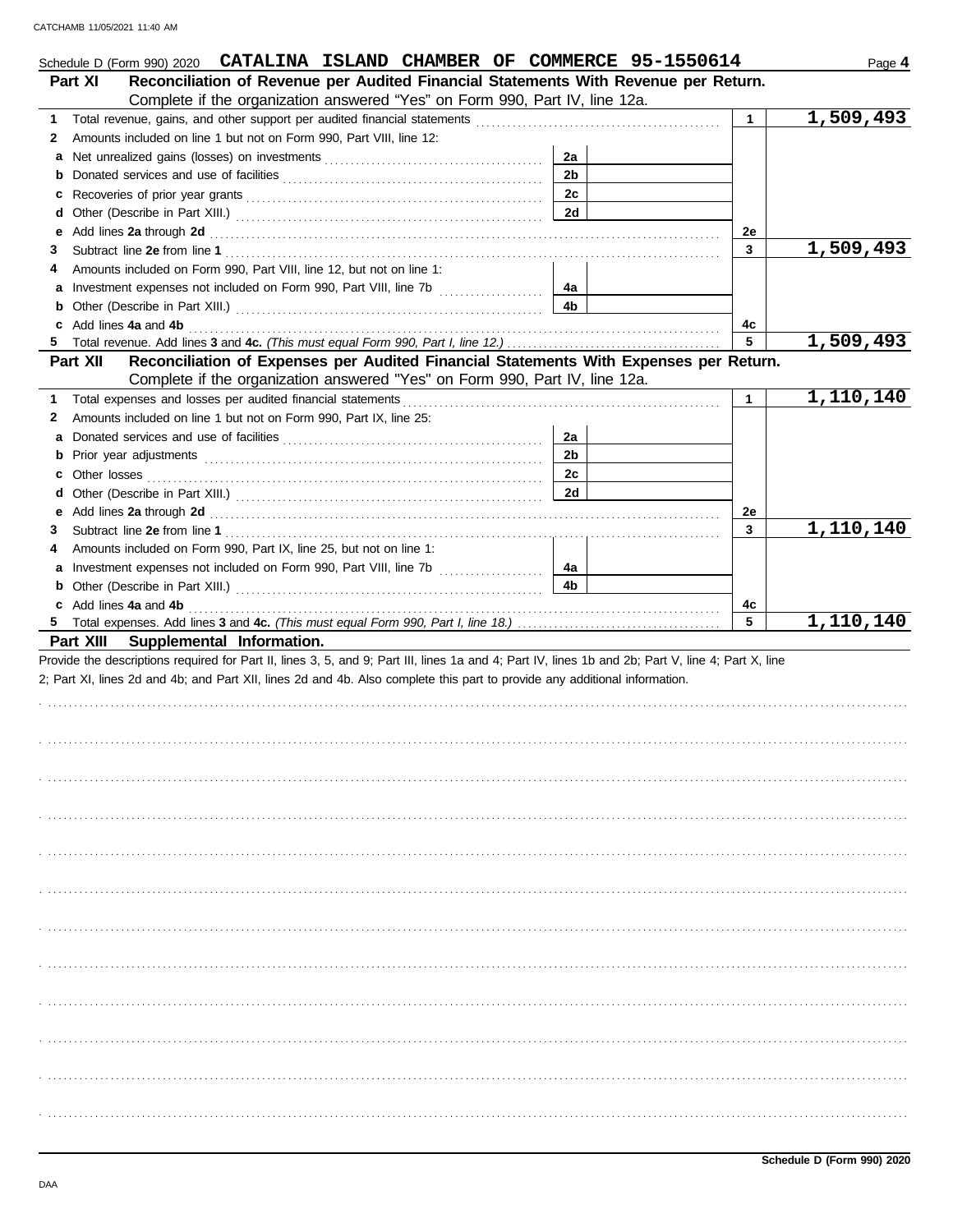| Supplemental Information (continued)<br>Part XIII |  |
|---------------------------------------------------|--|
|                                                   |  |
|                                                   |  |
|                                                   |  |
|                                                   |  |
|                                                   |  |
|                                                   |  |
|                                                   |  |
|                                                   |  |
|                                                   |  |
|                                                   |  |
|                                                   |  |
|                                                   |  |
|                                                   |  |
|                                                   |  |
|                                                   |  |
|                                                   |  |
|                                                   |  |
|                                                   |  |
|                                                   |  |
|                                                   |  |
|                                                   |  |
|                                                   |  |
|                                                   |  |
|                                                   |  |
|                                                   |  |
|                                                   |  |
|                                                   |  |
|                                                   |  |
|                                                   |  |
|                                                   |  |
|                                                   |  |
|                                                   |  |
|                                                   |  |
|                                                   |  |
|                                                   |  |
|                                                   |  |
|                                                   |  |
|                                                   |  |
|                                                   |  |
|                                                   |  |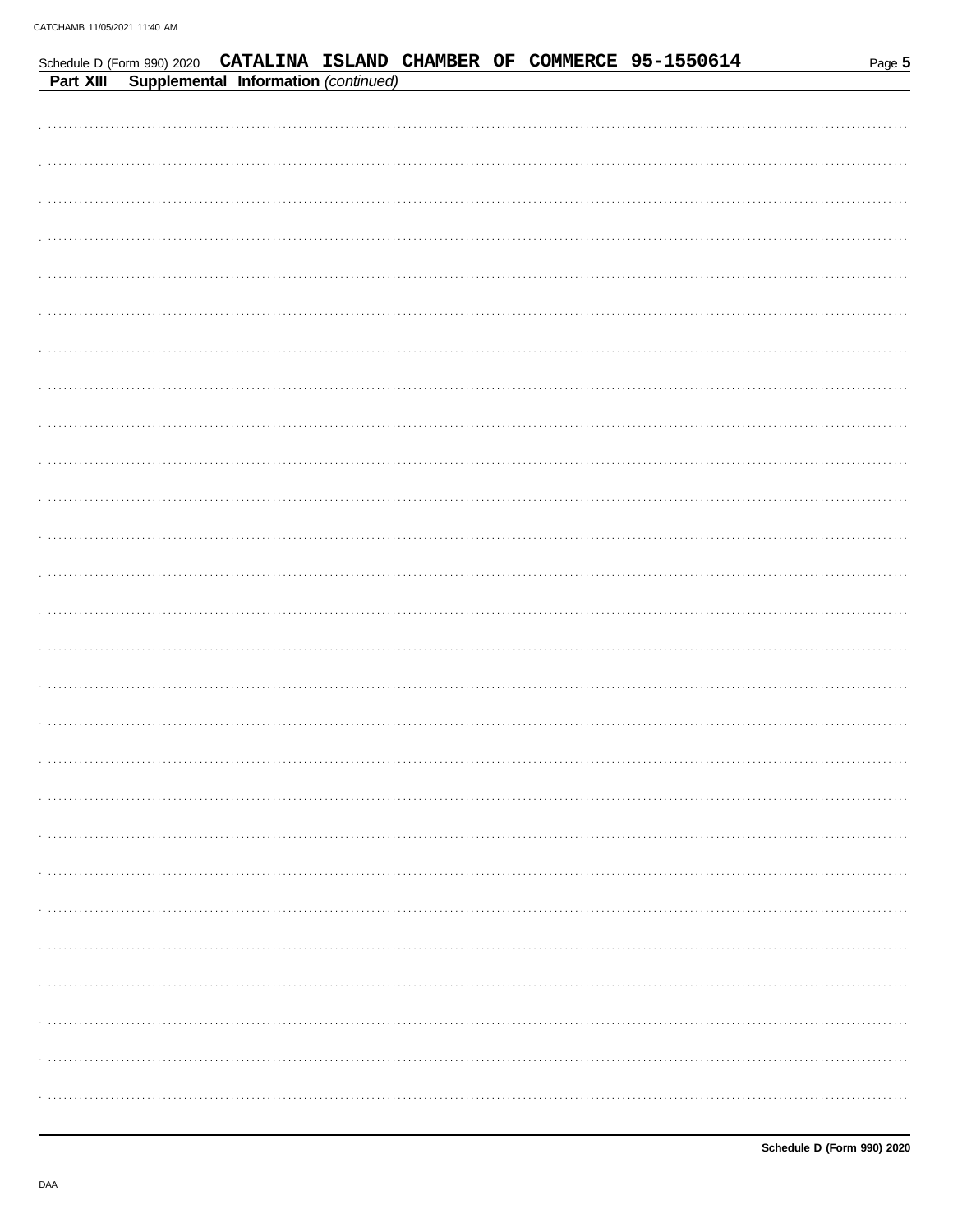|              | <b>SCHEDULE M</b>                                                                                                  |                              |                                     | <b>Noncash Contributions</b>                                                         |                              | OMB No. 1545-0047                   |     |    |
|--------------|--------------------------------------------------------------------------------------------------------------------|------------------------------|-------------------------------------|--------------------------------------------------------------------------------------|------------------------------|-------------------------------------|-----|----|
|              | (Form 990)                                                                                                         |                              |                                     | u Complete if the organizations answered "Yes" on Form 990, Part IV, lines 29 or 30. |                              | 2020                                |     |    |
|              | Department of the Treasury                                                                                         | <b>u</b> Attach to Form 990. |                                     | <b>u</b> Go to www.irs.gov/Form990 for instructions and the latest information.      |                              | <b>Open To Public</b><br>Inspection |     |    |
|              | Internal Revenue Service<br>Name of the organization                                                               |                              | CATALINA ISLAND CHAMBER OF COMMERCE |                                                                                      |                              | Employer identification number      |     |    |
|              | AND VISITORS BUREAU                                                                                                |                              |                                     |                                                                                      | 95-1550614                   |                                     |     |    |
|              | <b>Types of Property</b><br>Part I                                                                                 |                              |                                     |                                                                                      |                              |                                     |     |    |
|              |                                                                                                                    | (a)                          | (b)                                 | (c)                                                                                  | (d)                          |                                     |     |    |
|              |                                                                                                                    | Check if                     | Number of contributions or          | Noncash contribution<br>amounts reported on                                          | Method of determining        |                                     |     |    |
|              |                                                                                                                    | applicable                   | items contributed                   | Form 990, Part VIII, line 1g                                                         | noncash contribution amounts |                                     |     |    |
| 1            | Art - Works of art                                                                                                 |                              |                                     |                                                                                      |                              |                                     |     |    |
| $\mathbf{2}$ | Art - Historical treasures                                                                                         |                              |                                     |                                                                                      |                              |                                     |     |    |
| 3            | Art - Fractional interests                                                                                         |                              |                                     |                                                                                      |                              |                                     |     |    |
| 4            | Books and publications                                                                                             |                              |                                     |                                                                                      |                              |                                     |     |    |
| 5            | Clothing and household                                                                                             |                              |                                     |                                                                                      |                              |                                     |     |    |
|              | $\mathsf{goods}\xrightarrow{\hspace{0.5cm}}$                                                                       |                              |                                     |                                                                                      |                              |                                     |     |    |
| 6            | Cars and other vehicles                                                                                            |                              |                                     |                                                                                      |                              |                                     |     |    |
| 7            | Boats and planes                                                                                                   |                              |                                     |                                                                                      |                              |                                     |     |    |
| 8            | Intellectual property                                                                                              |                              |                                     |                                                                                      |                              |                                     |     |    |
| 9            | Securities - Publicly traded                                                                                       |                              |                                     |                                                                                      |                              |                                     |     |    |
| 10           | Securities - Closely held stock                                                                                    |                              |                                     |                                                                                      |                              |                                     |     |    |
| 11           | Securities - Partnership, LLC,                                                                                     |                              |                                     |                                                                                      |                              |                                     |     |    |
|              | or trust interests                                                                                                 |                              |                                     |                                                                                      |                              |                                     |     |    |
| 12           | Securities - Miscellaneous                                                                                         |                              |                                     |                                                                                      |                              |                                     |     |    |
| 13           | Qualified conservation                                                                                             |                              |                                     |                                                                                      |                              |                                     |     |    |
|              | contribution - Historic                                                                                            |                              |                                     |                                                                                      |                              |                                     |     |    |
|              |                                                                                                                    |                              |                                     |                                                                                      |                              |                                     |     |    |
| 14           | Qualified conservation                                                                                             |                              |                                     |                                                                                      |                              |                                     |     |    |
|              | contribution - Other                                                                                               |                              |                                     |                                                                                      |                              |                                     |     |    |
| 15           | Real estate - Residential                                                                                          |                              |                                     |                                                                                      |                              |                                     |     |    |
| 16           | Real estate - Commercial                                                                                           |                              |                                     |                                                                                      |                              |                                     |     |    |
| 17           | Real estate - Other                                                                                                |                              |                                     |                                                                                      |                              |                                     |     |    |
| 18           |                                                                                                                    |                              |                                     |                                                                                      |                              |                                     |     |    |
| 19           |                                                                                                                    |                              |                                     |                                                                                      |                              |                                     |     |    |
| 20           | Drugs and medical supplies                                                                                         |                              |                                     |                                                                                      |                              |                                     |     |    |
| 21           |                                                                                                                    |                              |                                     |                                                                                      |                              |                                     |     |    |
| 22           | Historical artifacts                                                                                               |                              |                                     |                                                                                      |                              |                                     |     |    |
| 23           | Scientific specimens                                                                                               |                              |                                     |                                                                                      |                              |                                     |     |    |
| 24           | Archeological artifacts                                                                                            |                              |                                     |                                                                                      |                              |                                     |     |    |
| 25           | Other $\mathbf{u}(\dots, \dots, \dots, \dots, \dots)$                                                              | $\mathbf x$                  | $\mathbf{2}$                        | 78,498                                                                               |                              |                                     |     |    |
| 26           | Other $\mathbf{u}(\dots, \dots, \dots, \dots, \dots)$                                                              |                              |                                     |                                                                                      |                              |                                     |     |    |
| 27           | Other $\mathbf{u}(\dots, \dots, \dots, \dots, \dots)$                                                              |                              |                                     |                                                                                      |                              |                                     |     |    |
| 28           | Other $\mathbf{u}$ (                                                                                               |                              |                                     |                                                                                      |                              |                                     |     |    |
| 29           | Number of Forms 8283 received by the organization during the tax year for contributions for                        |                              |                                     |                                                                                      |                              |                                     |     |    |
|              | which the organization completed Form 8283, Part IV, Donee Acknowledgement                                         |                              |                                     |                                                                                      | 29                           |                                     |     |    |
|              |                                                                                                                    |                              |                                     |                                                                                      |                              |                                     | Yes | No |
| 30a          | During the year, did the organization receive by contribution any property reported in Part I, lines 1 through     |                              |                                     |                                                                                      |                              |                                     |     |    |
|              | 28, that it must hold for at least three years from the date of the initial contribution, and which isn't required |                              |                                     |                                                                                      |                              |                                     |     |    |
|              |                                                                                                                    |                              |                                     |                                                                                      |                              | 30a                                 |     | x  |
| b            | If "Yes," describe the arrangement in Part II.                                                                     |                              |                                     |                                                                                      |                              |                                     |     |    |
| 31           | Does the organization have a gift acceptance policy that requires the review of any nonstandard                    |                              |                                     |                                                                                      |                              |                                     |     |    |
|              | contributions?                                                                                                     |                              |                                     |                                                                                      |                              | 31                                  |     | x  |
| 32a          | Does the organization hire or use third parties or related organizations to solicit, process, or sell noncash      |                              |                                     |                                                                                      |                              |                                     |     |    |
|              | contributions?                                                                                                     |                              |                                     |                                                                                      |                              | 32a                                 |     | x  |

**b** If "Yes," describe in Part II. **33** If the organization didn't report an amount in column (c) for a type of property for which column (a) is checked, describe in Part II.

**For Paperwork Reduction Act Notice, see the Instructions for Form 990. Schedule M (Form 990) 2020**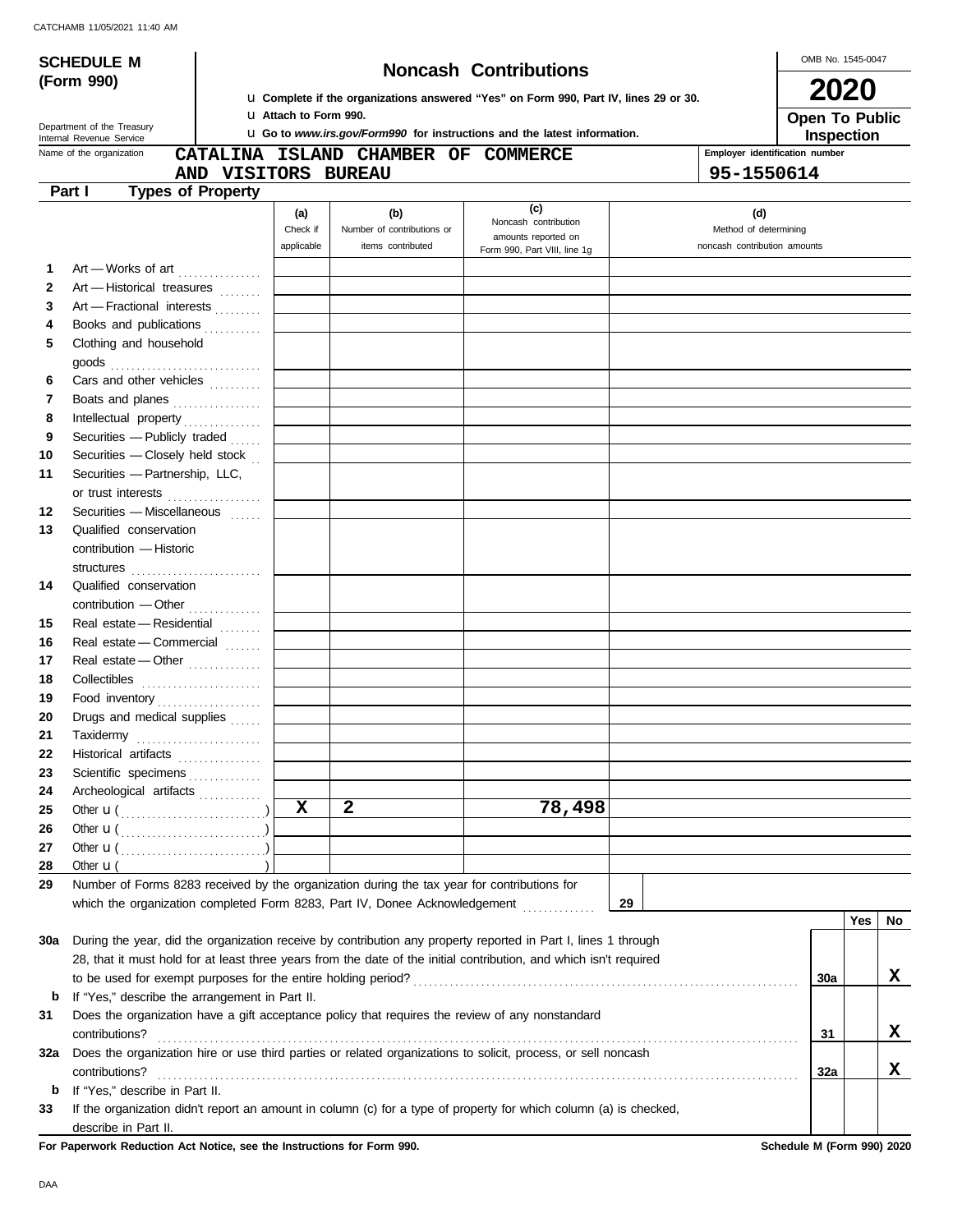| Schedule M (Form 990) 2020 CATALINA ISLAND CHAMBER OF COMMERCE 95-1550614 |  |  |  |                                                                                   |                                                                                                                                                                                                                              | Page 2 |
|---------------------------------------------------------------------------|--|--|--|-----------------------------------------------------------------------------------|------------------------------------------------------------------------------------------------------------------------------------------------------------------------------------------------------------------------------|--------|
| Part II                                                                   |  |  |  |                                                                                   | Supplemental Information. Provide the information required by Part I, lines 30b, 32b, and 33, and whether<br>the organization is reporting in Part I, column (b), the number of contributions, the number of items received, |        |
|                                                                           |  |  |  | or a combination of both. Also complete this part for any additional information. |                                                                                                                                                                                                                              |        |
|                                                                           |  |  |  |                                                                                   |                                                                                                                                                                                                                              |        |
|                                                                           |  |  |  |                                                                                   |                                                                                                                                                                                                                              |        |
|                                                                           |  |  |  |                                                                                   |                                                                                                                                                                                                                              |        |
|                                                                           |  |  |  |                                                                                   |                                                                                                                                                                                                                              |        |
|                                                                           |  |  |  |                                                                                   |                                                                                                                                                                                                                              |        |
|                                                                           |  |  |  |                                                                                   |                                                                                                                                                                                                                              |        |
|                                                                           |  |  |  |                                                                                   |                                                                                                                                                                                                                              |        |
|                                                                           |  |  |  |                                                                                   |                                                                                                                                                                                                                              |        |
|                                                                           |  |  |  |                                                                                   |                                                                                                                                                                                                                              |        |
|                                                                           |  |  |  |                                                                                   |                                                                                                                                                                                                                              |        |
|                                                                           |  |  |  |                                                                                   |                                                                                                                                                                                                                              |        |
|                                                                           |  |  |  |                                                                                   |                                                                                                                                                                                                                              |        |
|                                                                           |  |  |  |                                                                                   |                                                                                                                                                                                                                              |        |
|                                                                           |  |  |  |                                                                                   |                                                                                                                                                                                                                              |        |
|                                                                           |  |  |  |                                                                                   |                                                                                                                                                                                                                              |        |
|                                                                           |  |  |  |                                                                                   |                                                                                                                                                                                                                              |        |
|                                                                           |  |  |  |                                                                                   |                                                                                                                                                                                                                              |        |
|                                                                           |  |  |  |                                                                                   |                                                                                                                                                                                                                              |        |
|                                                                           |  |  |  |                                                                                   |                                                                                                                                                                                                                              |        |
|                                                                           |  |  |  |                                                                                   |                                                                                                                                                                                                                              |        |
|                                                                           |  |  |  |                                                                                   |                                                                                                                                                                                                                              |        |
|                                                                           |  |  |  |                                                                                   |                                                                                                                                                                                                                              |        |
|                                                                           |  |  |  |                                                                                   |                                                                                                                                                                                                                              |        |
|                                                                           |  |  |  |                                                                                   |                                                                                                                                                                                                                              |        |
|                                                                           |  |  |  |                                                                                   |                                                                                                                                                                                                                              |        |
|                                                                           |  |  |  |                                                                                   |                                                                                                                                                                                                                              |        |
|                                                                           |  |  |  |                                                                                   |                                                                                                                                                                                                                              |        |
|                                                                           |  |  |  |                                                                                   |                                                                                                                                                                                                                              |        |
|                                                                           |  |  |  |                                                                                   |                                                                                                                                                                                                                              |        |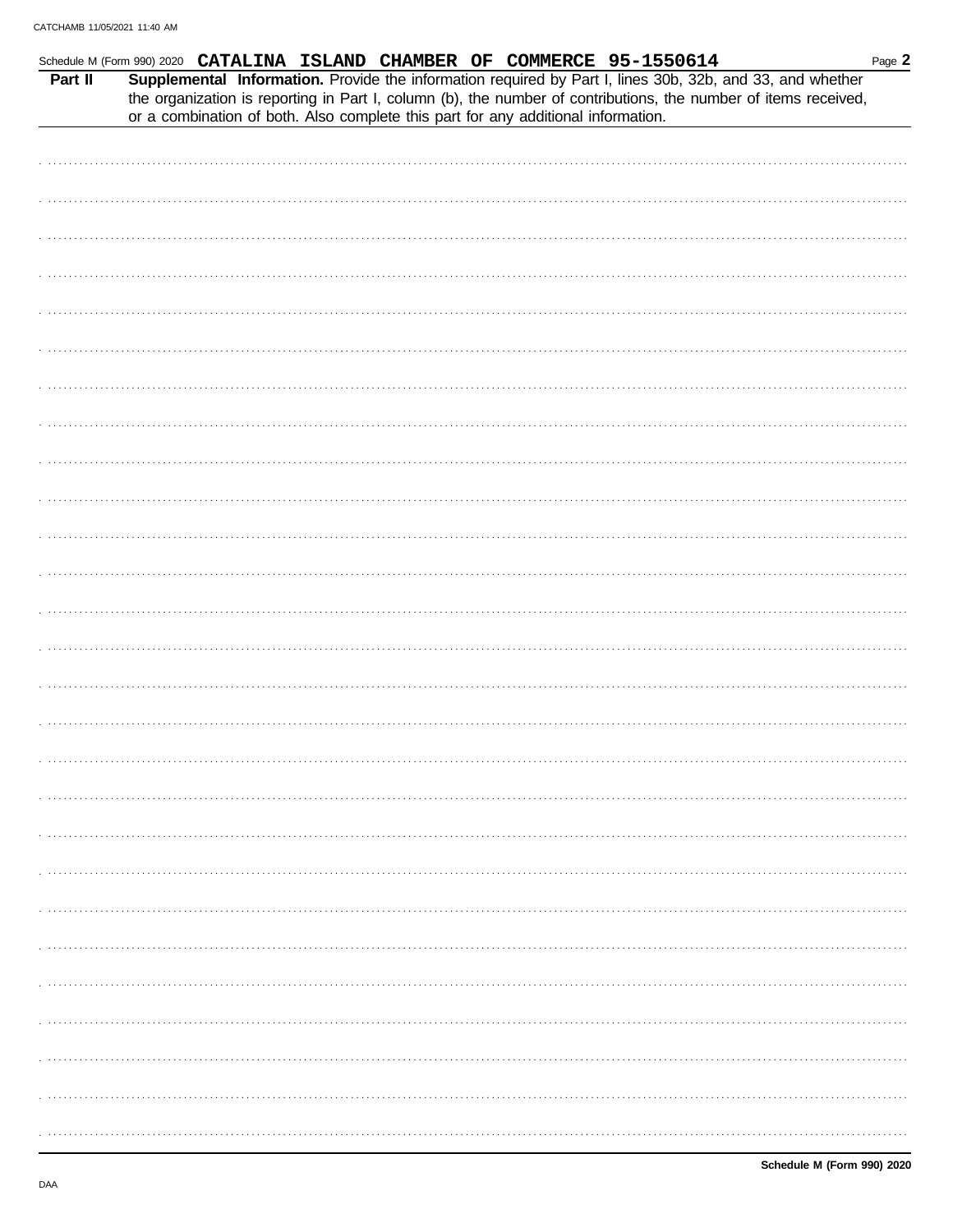| <b>SCHEDULE O</b>                                    | Supplemental Information to Form 990 or 990-EZ                                                                                                                                                                                                                                                                                                                                                          | OMB No. 1545-0047                            |
|------------------------------------------------------|---------------------------------------------------------------------------------------------------------------------------------------------------------------------------------------------------------------------------------------------------------------------------------------------------------------------------------------------------------------------------------------------------------|----------------------------------------------|
| (Form 990 or 990-EZ)                                 | Complete to provide information for responses to specific questions on                                                                                                                                                                                                                                                                                                                                  | <b>2020</b>                                  |
| Department of the Treasury                           | Form 990 or 990-EZ or to provide any additional information.<br>La Attach to Form 990 or 990-EZ.                                                                                                                                                                                                                                                                                                        | <b>Open to Public</b>                        |
| Internal Revenue Service<br>Name of the organization | u Go to www.irs.gov/Form990 for the latest information.<br><b>CATALINA</b><br>ISLAND CHAMBER OF COMMERCE                                                                                                                                                                                                                                                                                                | Inspection<br>Employer identification number |
|                                                      | <b>AND</b><br><b>VISITORS</b><br><b>BUREAU</b>                                                                                                                                                                                                                                                                                                                                                          | 95-1550614                                   |
|                                                      | FORM 990, PART III, LINE 4D - ALL OTHER ACCOMPLISHMENTS<br>OTHER ACTIVITIES REQUIRED BY<br>THE CITY COUNCIL IN ORDER                                                                                                                                                                                                                                                                                    | TO PROMOTE<br>THE CITY                       |
| 2021<br><b>MEETING.</b>                              | FORM 990, PART VI, LINE 11B - ORGANIZATION'S PROCESS<br>CICCVB'S GOVERNING BODY WILL REVIEW THE FORM 990 AND 990-T AT A NOVEMBER                                                                                                                                                                                                                                                                        | TO REVIEW FORM 990                           |
| PARTIES.                                             | FORM 990, PART VI, LINE 12C - ENFORCEMENT OF CONFLICTS POLICY<br>THE POLICY AND DISCLOSURE FORM MUST<br>BE<br>FILED ANNUALLY BY ALL SPECIFIED<br>ANY CONFLICTS OF<br>INTEREST ARE REVIEWED BY THE BOARD OF                                                                                                                                                                                              | <b>DIRECTORS.</b>                            |
| COMPENSATION<br>KEPT.                                | FORM 990, PART VI, LINE 15A - COMPENSATION PROCESS FOR TOP OFFICIAL<br>IS REVIEWED AND APPROVED BY<br>THE EXECUTIVE COMMITTEE,<br>DATA AS TO COMPARABLE COMPENSATION FOR SIMILARLY QUALIFIED<br>FUNCTIONALLY COMPARABLE POSITIONS AT SIMILARY SITUATED<br>COMPTEMPORAEOUS DOCUMENTATION AND RECORDKEEPING WITH RESPECT TO THE<br>DELIBERATIONS AND DECISIONS REGARDING THE COMPENSATION ARRANGEMENT ARE | USING<br>PERSONS<br>ΙN<br>ORGANIZATIONS.     |
|                                                      | FORM 990, PART VI, LINE 19 - GOVERNING DOCUMENTS DISCLOSURE EXPLANATION<br>BYLAWS AND AUDITED FINANCIAL STATEMENTS ARE AVAILABLE ON THE CICCVB<br>WEBSITE. CONFLICT OF INTEREST POLICY IS AVAILABLE UPON REQUEST.                                                                                                                                                                                       |                                              |
| <b>DESCRIPTION</b>                                   | FORM 990, PART IX, LINE 11G - OTHER FEES FOR SERVICES                                                                                                                                                                                                                                                                                                                                                   |                                              |